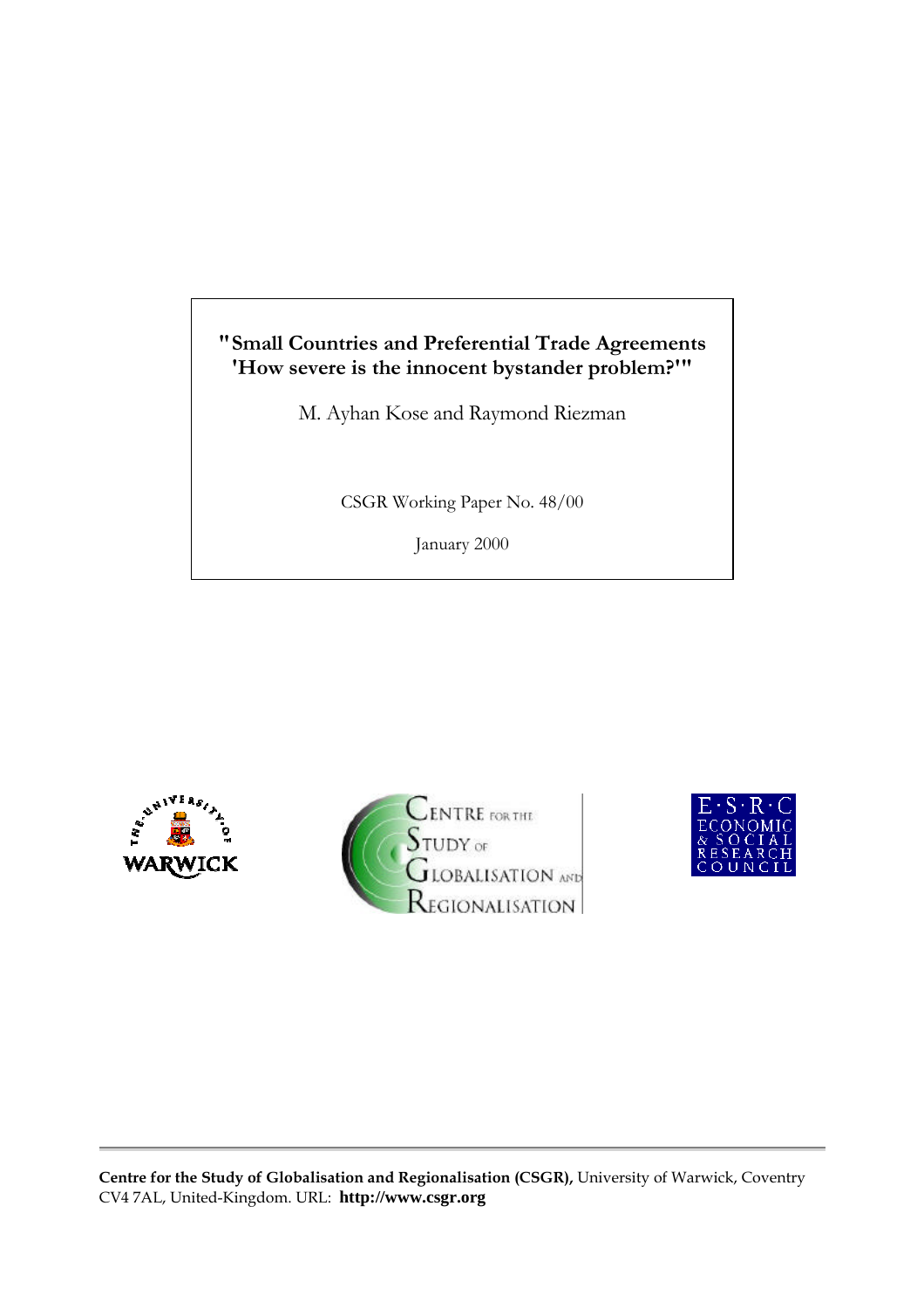### **Small Countries and Preferential Trade Agreements "How severe is the innocent bystander problem?"**

M. Ayhan Kose and Raymond Riezman<sup>1</sup> Graduate School of International Economics and Finance, Brandeis University; Department of Economics, University of Iowa CSGR Working Paper No. 48/00 January 2000

# **Abstract:**

This paper examines the welfare implications of preferential trade agreements (PTAs) from the perspective of small countries in the context of a multi-country, general equilibrium model. We calibrate our model to represent one relatively small country and two symmetric big countries. We consider two cases. In one case, the small country is an "innocent bystander," that is, it is left out of a PTA between the two large countries. In the second case, the small country signs a PTA with one of the large countries. We simulate the model and calculate consumption allocations, prices, trade volume, and tariffs in these two cases considering three different equilibria: Free Trade (FT), Free Trade Area (FTA), and Customs Union (CU). We find that free trade is the best outcome for the small country. If the large country PTA takes the form of a CU then the cost of being an "innocent bystander" is very large. If it is a FTA then the cost of being an "innocent bystander" is relatively modest. In fact, the small country prefers to be an "innocent bystander" to being a member of a FTA with one of the large countries.

Keywords: Preferential trade agreements, general equilibrium, tariffs, welfare, small countries. JEL Classification: F02, F13, F15

Address for correspondence:

 $\overline{a}$ 

Raymond Riezman Department of Economics University of Iowa Iowa City IA 52242, USA Email: raymond-riezman@uiowa.edu

<sup>&</sup>lt;sup>1</sup> We would like to thank Carsten Kowalczyk and Michael Plummer for helpful suggestions. An earlier version of this paper was presented at 1999 Economic Theory Conference of The Society for the Advancement of Economic Theory in Rodos. We also would like to thank conference participants for their comments. The usual disclaimer applies.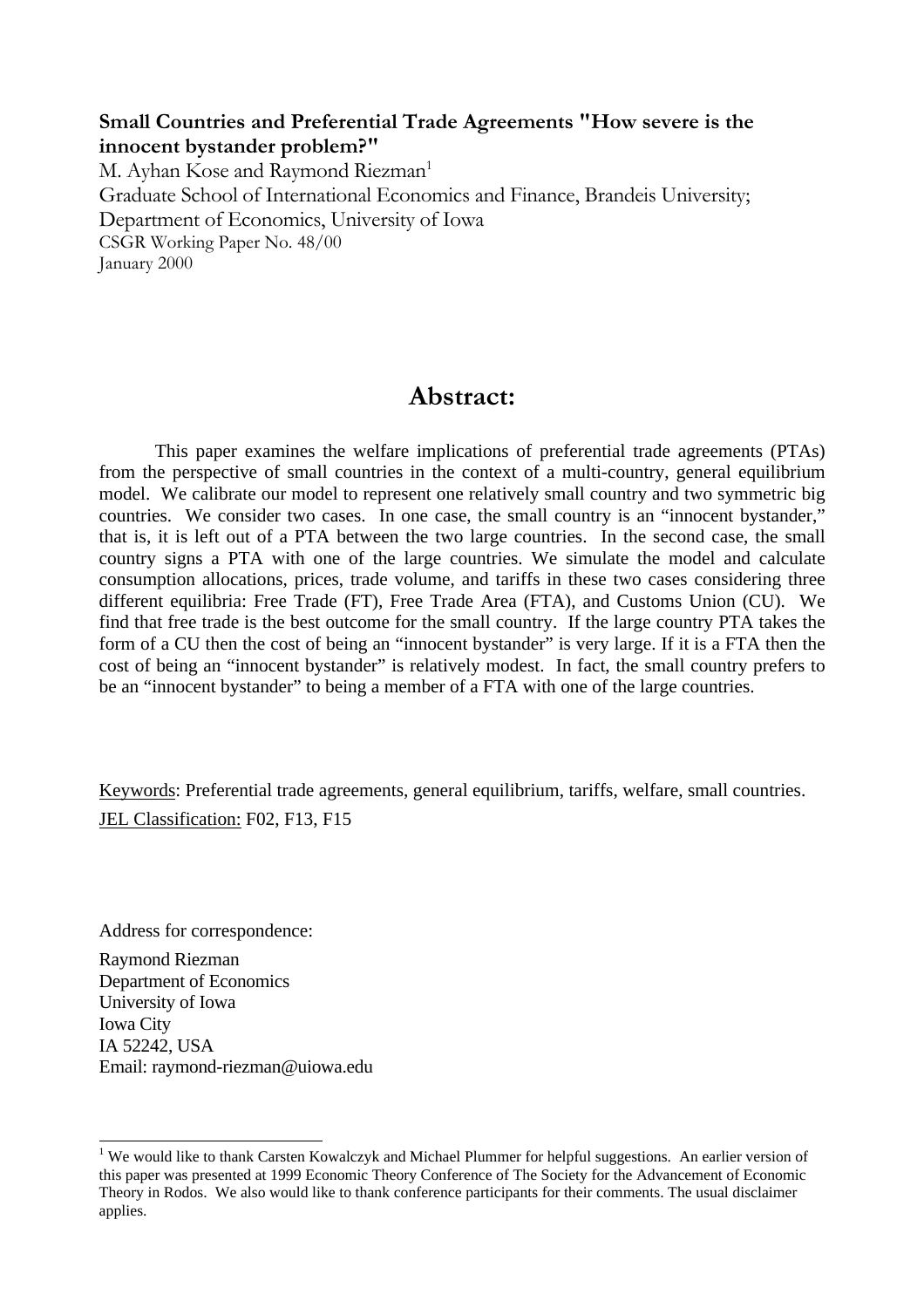## **Non-Technical Summary**

The 1990s have witnessed a significant increase in the number of preferential trade agreements (PTAs). One notable feature of these agreements is that a number of relatively small countries have signed PTAs with larger countries while granting a lot of major concessions to become members. For example, U.S. and Canada have protected their agriculture sector, while Mexico substantially liberalized it as a result of NAFTA. Several smaller countries, such as Hungary, Poland, Turkey, have to accept a variety of protection measures for sensitive sectors, i.e. agriculture and textiles, of the existing members to sign PTAs with the European Community.

The purpose of this paper is to examine the impact of PTAs on small countries' welfare considering the strategic aspects of PTAs in a simple general equilibrium model. In particular, we study the following questions: first, what are the effects of different types of PTAs on welfare, tariffs, prices, and the trade volume of small countries, i.e. innocent bystanders, that are excluded from these trade agreements? Second, what are the strategic implications of PTAs from the perspective of small countries that are able to establish a PTA with a large country while ruling out a trade agreement with another large country?

In our model, there are three countries, two of which are relatively large and the third one is small. Countries can form a PTA, either a Free Trade Association (FTA) or a Customs Union (CU), or they can establish free trade (FT). In the FTA, member countries agree to free trade within the Association, but are allowed to set their external tariffs independently. A CU is a FTA with the additional provision that the external tariff is set jointly by the members. We focus on the strategic interactions between small and large countries and examine competing cases in which large and small countries play different roles as members or nonmembers of PTAs. To understand the importance of these issues, we study two different cases: in Case 1, the small country is left out of the PTA formed by the big countries. However, this experiment is just one side of the story since it ignores potential strategic interactions between small and large countries. We then turn to Case 2 in which the small country signs a PTA with one of the large countries and the other large country is now the bystander. In other words, the small country has some strategic power in Case 2 as it is a part of a relatively large PTA. Considering that small countries are not just idle players in the multilateral trading system and they are in fact actively seeking small and large partners, this case is particularly relevant for understanding the impact of PTAs on small countries.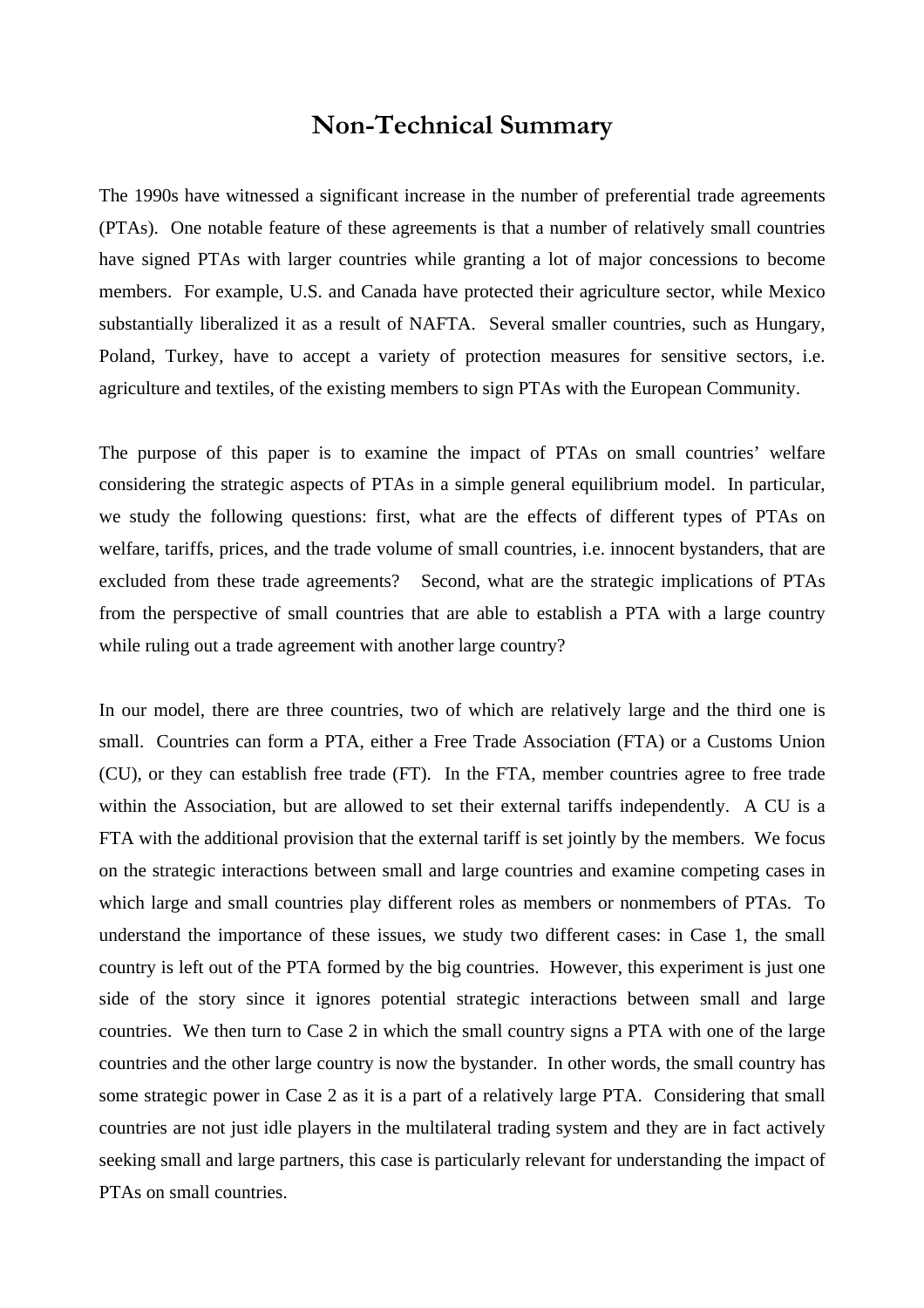We start with providing detailed information about the behavior of endogenous variables of the model in different types of trading arrangements by documenting several regularities associated with tariffs, prices, and the trade volume. These regularities lay the groundwork for understanding the basic intuitive mechanisms driving our welfare results. Here is a brief summary of the main findings. First, when the small country is the nonmember in Case 1, the tariff rate charged by the large members of the CU is much higher than that of the small country. In contrast, the large nonmember country charges a higher tariff rate than the member countries in a CU equilibrium in Case 2. Second, the small country chooses a higher tariff rate when it is a member (Case 2) than that when it is not a member of a CU (Case 1). Third, the deterioration in the terms of trade of the big member of a PTA is larger than that of the nonmember economy as countries move from a PTA equilibrium to FT in both cases. Fourth, the big members trade more with the other countries when there is a CU in Case 1.

We then examine the welfare implications of PTAs on small countries in the two cases. This investigation also reveals several interesting regularities consistent with those documented above: first, if a small country is left out of a PTA, in other words, if it is an innocent bystander, it has to pay very high costs in our model. While the innocent bystander problem can be very severe for small economies that are not able to participate in a PTA, the severity of the problem gets worse as the relative size of the bystander gets smaller. If the trading bloc is a FTA, then the small country again has to pay a high cost but the welfare cost associated with this is much smaller than that of the CU. Second, establishing free trade by accepting the small country into a trading bloc of the two large countries results in lower consumption in the large countries. This result suggests that small countries have to compensate the large countries in some way to get them to agree to move from a PTA to free trade. Third, the small nonmember economy gains and the large member economies lose when there is a move from a PTA to free trade in Case 1. In Case 2, both small and large members of a PTA gain in the move to free trade. Fourth, moving from Case 2 to free trade, the small country gets some significant welfare gains if the Case 2 PTA is a CU, but its consumption goes down (for most endowments) if the Case 2 PTA is a FTA. Fifth, as the relative size of the large countries increases, the gain (loss) associated with a CU (FTA) agreement gets larger for the small country. Sixth, the type of the PTA significantly affects the magnitude of welfare gains of the small country in our model. Seventh, it is beneficial for the small country to become a member of the FTA in Case 2 instead of being an innocent bystander in a CU equilibrium in Case 1.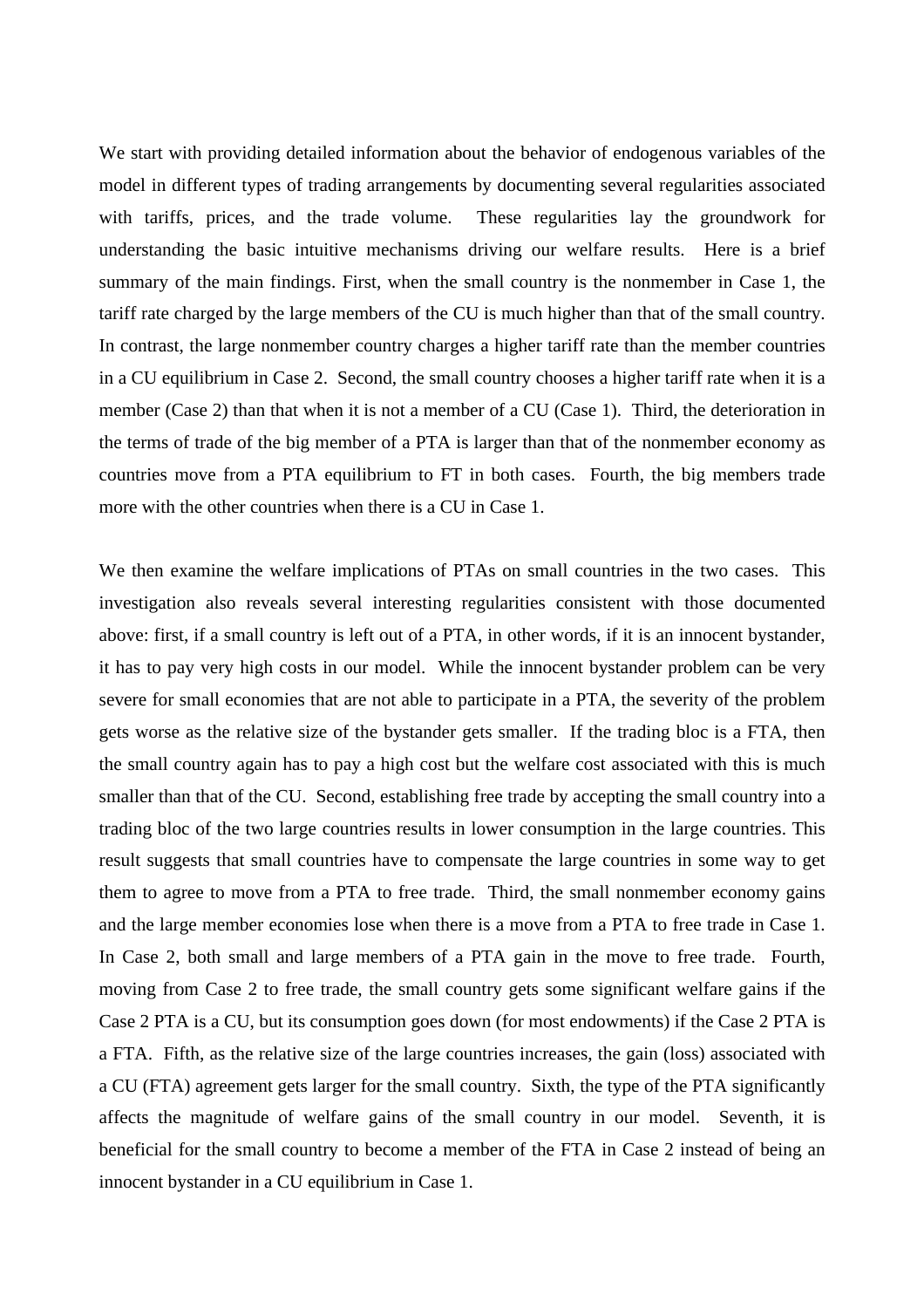#### **1. Introduction**

The 1990s have witnessed a significant increase in the number of preferential trade agreements (PTAs). One notable feature of these agreements is that a number of relatively small countries have signed PTAs with larger countries while granting a lot of major concessions to become members.<sup>1</sup> For example, U.S. and Canada have protected their agriculture sector, while Mexico substantially liberalized it as a result of NAFTA. Several smaller countries, such as Hungary, Poland, Turkey have to accept a variety of protection measures for sensitive sectors, i.e. agriculture and textiles, of the existing members to sign PTAs with the European Community.

There has been a rapidly growing literature examining the different aspects of PTAs in recent years.<sup>2</sup> Nevertheless, there have been only a few studies analyzing the recent surge of PTAs from the perspective of small countries: Krugman (1991a) provides a simple example to illustrate the importance of "the innocent bystander problem", i.e. the problem faced by a small country that is excluded from a PTA, and concludes that the bystander can suffer from significant welfare losses.<sup>3</sup> Perroni and Whalley (1996) study the role of small countries in the recent PTAs employing a computable general equilibrium model. They claim that the main motive of small countries is to provide themselves with "safe havens" by securing access to larger country markets. Kowalczyk (1999) examines the welfare effects of these agreements on small countries and finds that a small country can enjoy welfare gains through its access to a

<sup>&</sup>lt;sup>1</sup> See Winters (1993), Ethier (1996), and Perroni and Whalley (1996) for several common features of PTAs and the role of small countries in these agreements. While reviewing recent PTAs between the European Community and several small countries, Winters calls these agreements *"managed liberalization"* since *"accedants have to accept existing policy unconditionally, even though existing members may be exempt from parts of it… the EC decides what it wants and the EFTA countries take it or leave it."* Ethier also observes that recent regional agreements are *"onesided"* in the sense that they contain asymmetric concessions.

<sup>&</sup>lt;sup>2</sup> See De Melo and Panagariya (1993), Riezman (1999), and Kose and Riezman (1999) for reviews of this literature.

<sup>3</sup> In particular, he notes that *".. inward turning free trade areas, while doing little damage to themselves or each other, can easily inflict much more harm on economically smaller players that for one reason or another are not part of any of the big blocks."*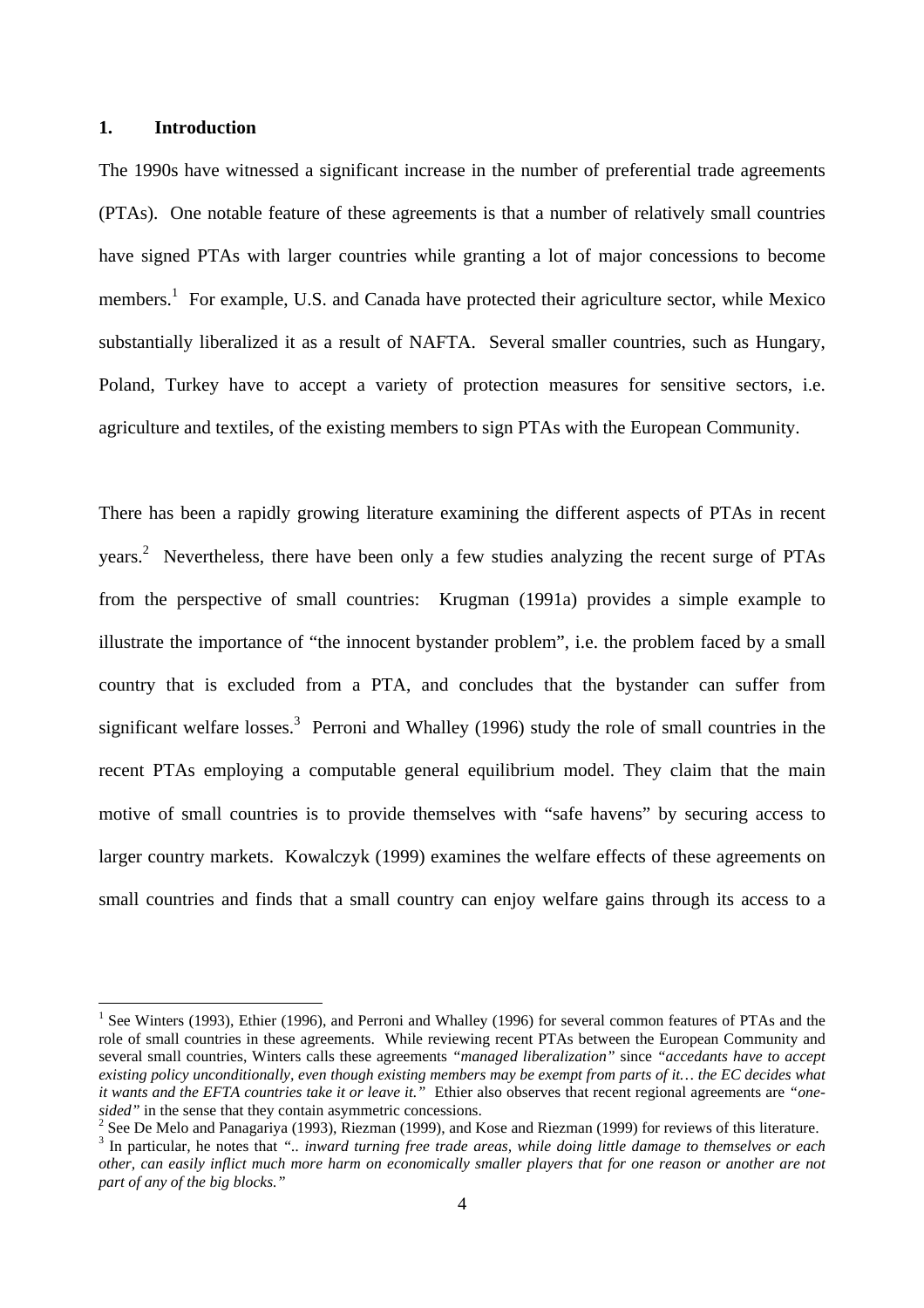large market but a large trading partner might demand some transfer payments from the small country to establish the PTA. $4$ 

The purpose of this paper is to examine the impact of PTAs on small countries' welfare considering the strategic aspects of PTAs in a general equilibrium setting. In particular, we study the following questions: first, what are the effects of different types of PTAs on welfare, tariffs, prices, and the trade volume of small countries, i.e. innocent bystanders, that are excluded from these trade agreements? Second, what are the strategic implications of PTAs from the perspective of small countries that are able to establish a PTA with a large country while ruling out a trade agreement with another large country?

We construct a simple multi-country, general equilibrium model based on comparative advantage considerations. In our model, there are three countries, two of which are relatively large and the third one is small. Throughout the paper we use the term "small country" to mean relatively small in size, but not infinitesimal as in the more common meaning of "small country." All three countries set tariffs optimally and consider all possible trade agreements when they decide what to do<sup>5</sup>. Countries can form a PTA, either a Free Trade Association (FTA) or a Customs Union (CU), or they can establish free trade (FT). In the FTA, member countries agree to free trade within the Association, but are allowed to set their external tariffs independently. A CU is a FTA with the additional provision that the external tariff is set jointly by the members. We examine the effects of the changes in the relative size of these countries on several endogenous variables. For each trading regime, we calculate equilibrium prices, consumption

 $\overline{a}$ 

<sup>&</sup>lt;sup>4</sup> Kennan and Riezman (1988) study the implications of a possible trade war between a small country and a big one. Their results suggest that by having trade agreements with the big countries, small countries could avoid losing a possible trade war. Whalley (1998) documents several objectives of small countries for becoming members of PTAs.

<sup>&</sup>lt;sup>5</sup> In our model small countries optimal tariffs will generally be non-zero.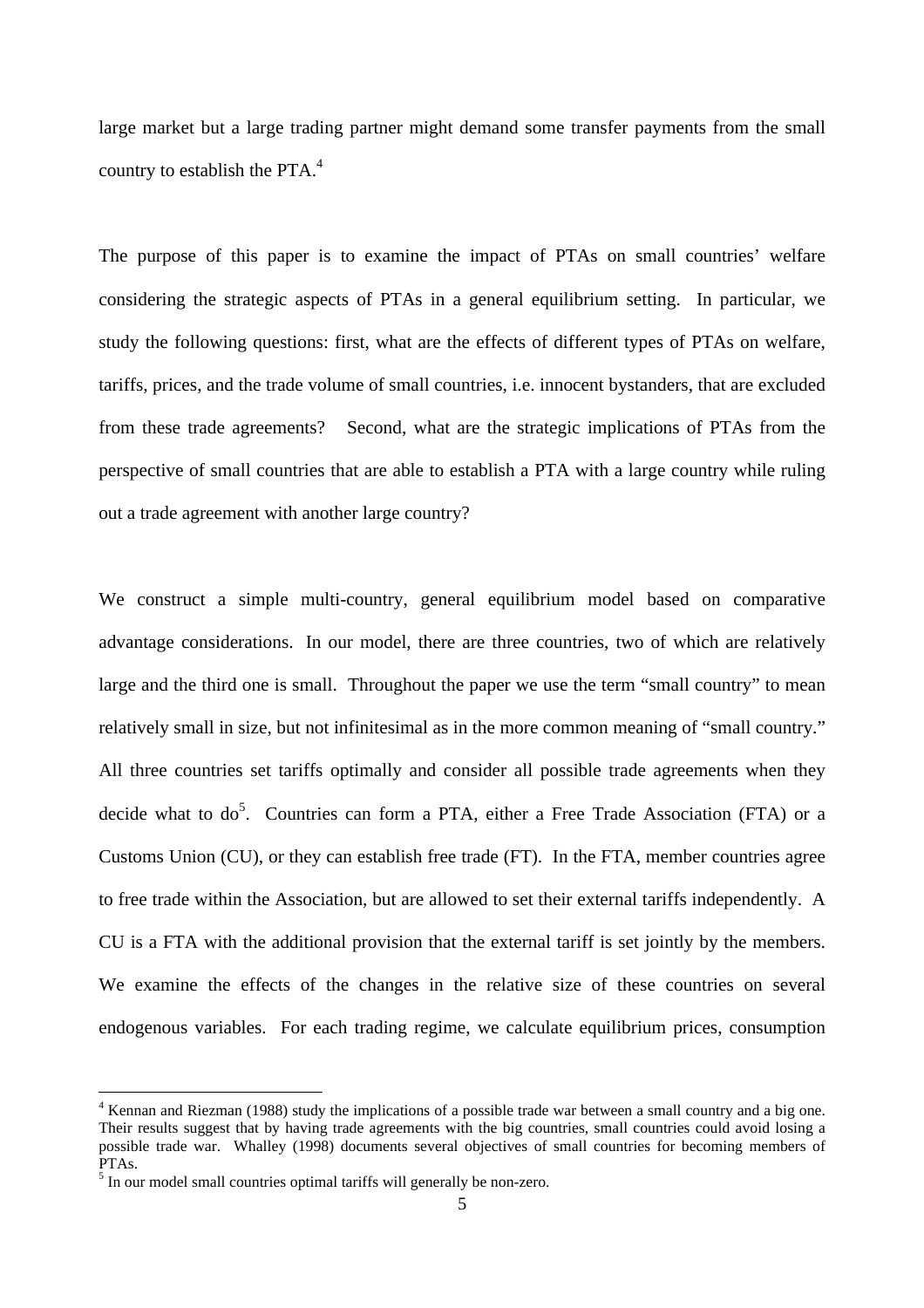allocations, tariffs, and trade volume. We, then, study the welfare implications of these agreements for each country.

Our study extends the scope of the ongoing research program in three main directions: first, we focus on the strategic interactions between small and large countries and examine competing cases in which large and small countries play different roles as members or nonmembers of PTAs. To understand the importance of these issues, we study two different cases: we first consider an experiment similar to the one in Krugman (1991a). In particular, in Case 1 the small country is left out of the PTA formed by the big countries. However, this experiment is just one side of the story since it ignores potential strategic interactions between small and large countries. We then turn to Case 2 in which the small country signs a PTA with one of the large countries and the other large country is now the bystander. In other words, the small country has some strategic power in Case 2 as it is part of a relatively large PTA. Considering that small countries are not just idle players in the multilateral trading system and they are in fact actively seeking small and large partners, this case is particularly relevant for understanding the impact of PTAs on small countries.

Second, while some of the recent agreements take the form of FTAs, some are CU arrangements. Existing studies do not investigate different types of agreements, such as FTAs and CUs, and, hence, are unable to document various implications of these agreements on small economies. However, this issue is an important one for small countries because different types of PTAs affect the attitude of large countries towards small ones differently when small and large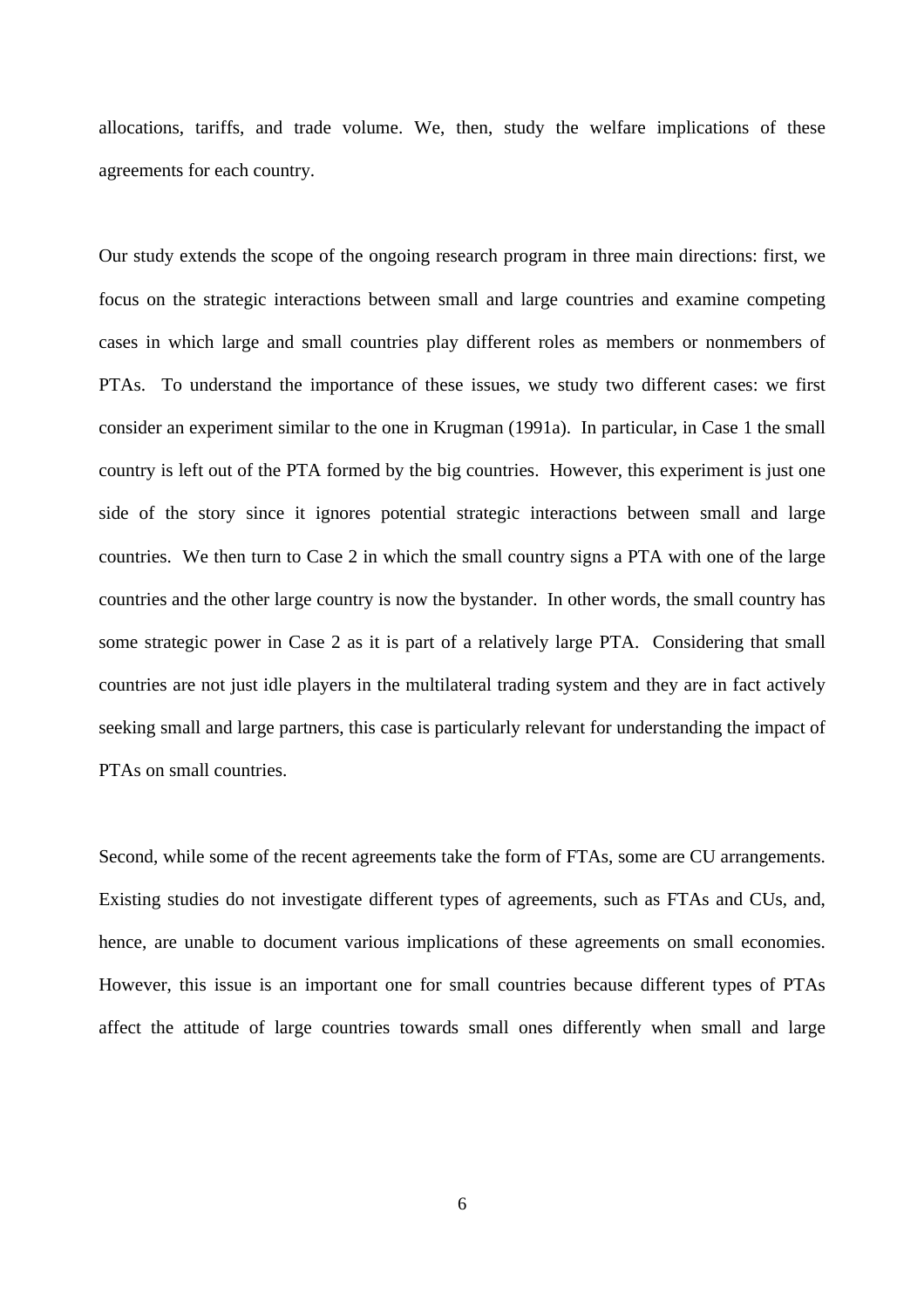countries decide to establish PTAs.<sup>6</sup> We explicitly examine different types of PTAs, such as CUs and FTAs, and compare the implications of these arrangements with those of free trade.

Third, the impact of change in the size of member and nonmember countries on model variables, such as terms of trade, domestic prices, tariffs, and most importantly welfare have not been examined in the context of a general equilibrium model. For example, none of the existing studies analyzes the link between the relative size of the bystander and the welfare implications of different types of PTAs. We systemically examine the relation between the relative size of small countries and the impact of different types of PTAs on small countries.

We start with providing detailed information about the behavior of endogenous variables of the model in different types of trading arrangements by documenting several regularities associated with tariffs, prices, and the trade volume. These regularities lay the groundwork for understanding the basic intuitive mechanisms driving our welfare results. Here is a brief summary of the main findings. First, when the small country is the nonmember in Case 1, the tariff rate charged by the large members of the CU is much higher than that of the small country. In contrast, the large nonmember country charges a higher tariff rate than the member countries in a CU equilibrium in Case 2. Second, the small country chooses a higher tariff rate when it is a member (Case 2) than that when it is not a member of a CU (Case 1). Unlike in a CU, in a FTA equilibrium, the small country charges a lower tariff rate when it is a member (Case 2) than that when it is a nonmember (Case 1). Third, the deterioration in the terms of trade of the big member of a PTA is larger than that of the nonmember economy as countries move from a PTA equilibrium to FT in both cases. However, the small country's terms of trade is highest when there is FT in both cases. Fourth, the big members trade more with the other countries when

<sup>&</sup>lt;sup>6</sup> In a recent paper, Kose and Riezman (1999) show that different types of PTAs can have significantly different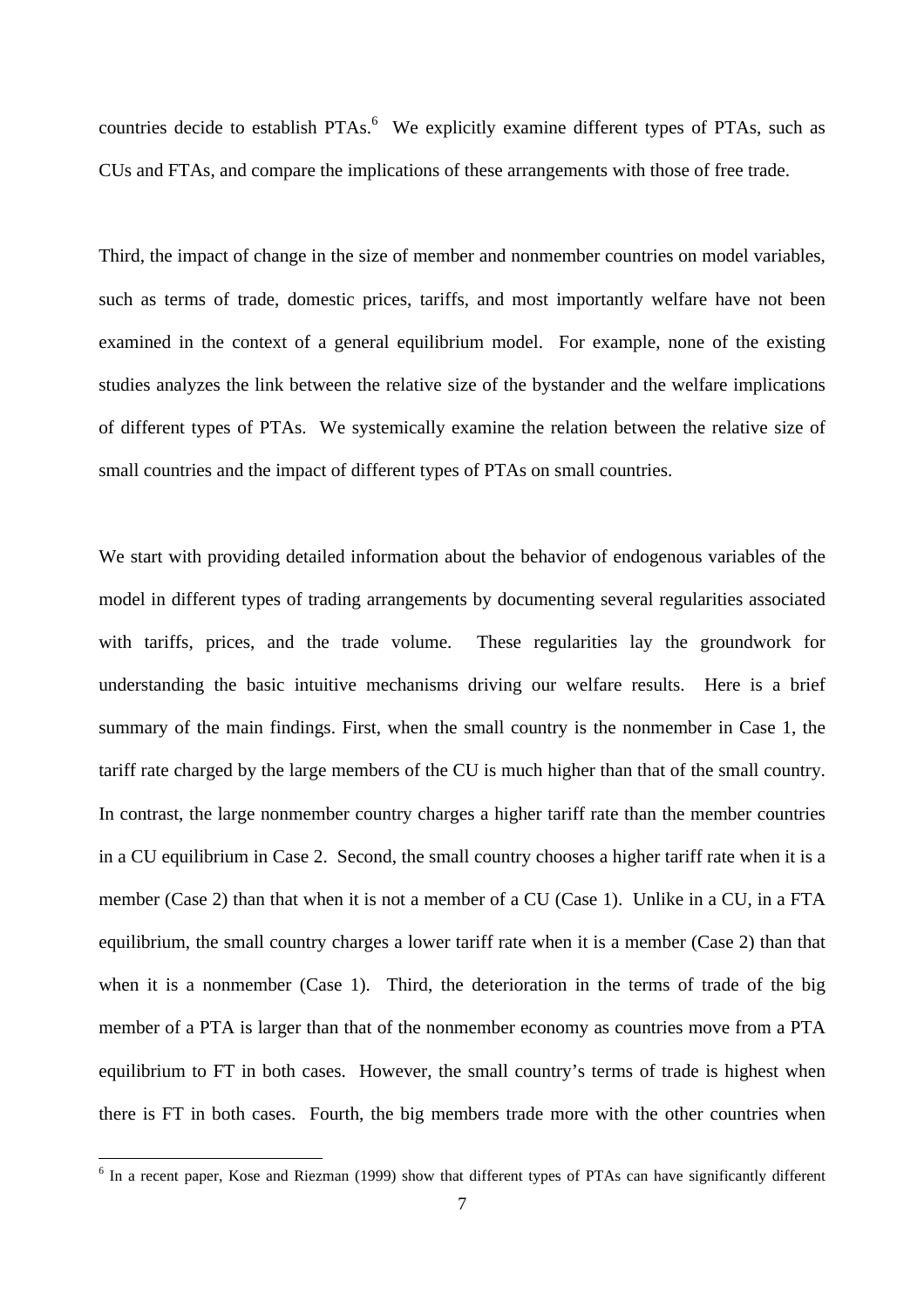there is a CU in Case 1. Both small and large members export a larger fraction of their GDP in a FTA equilibrium than that in a CU equilibrium in Case 2.

We then examine the welfare implications of PTAs on small countries in the two cases. This investigation also reveals several interesting regularities consistent with those documented above: first, if a small country is left out of a PTA, in other words, if it is an innocent bystander, it has to pay very high costs in our model. While the innocent bystander problem can be very severe for small economies that are not able to participate in a PTA, the severity of the problem gets worse as the relative size of the bystander gets smaller. For example, when the two big countries, each of which has an export good endowment of 20 (100) units, establish a CU arrangement, the small country can face up to a loss of roughly 50 (75) percent of consumption. If the trading bloc is a FTA, then the small country again has to pay a high cost but the welfare cost associated with this is much smaller than that of the CU. Second, establishing free trade by accepting the small country into a trading bloc of the two large countries results in lower consumption in the large countries. This result suggests that small countries have to compensate the large countries in some way to get them to agree to move from a PTA to free trade. There are suggestions in the literature (see Kowalczyk and Sjostrom (1994), and Whalley (1998)) that this is exactly what has happened with NAFTA and the EU in the recent past.

Third, the small nonmember economy gains and the large member economies lose when there is a move from a PTA to free trade in Case 1. In Case 2, both small and large members of a PTA gain in the move to free trade. Fourth, moving from Case 2 to free trade, the small country gets some significant welfare gains if the Case 2 PTA is a CU, but its consumption goes down (for most endowments) if the Case 2 PTA is a FTA. Fifth, as the relative size of the large countries

 $\overline{a}$ 

effects on the welfare of the member and nonmember countries.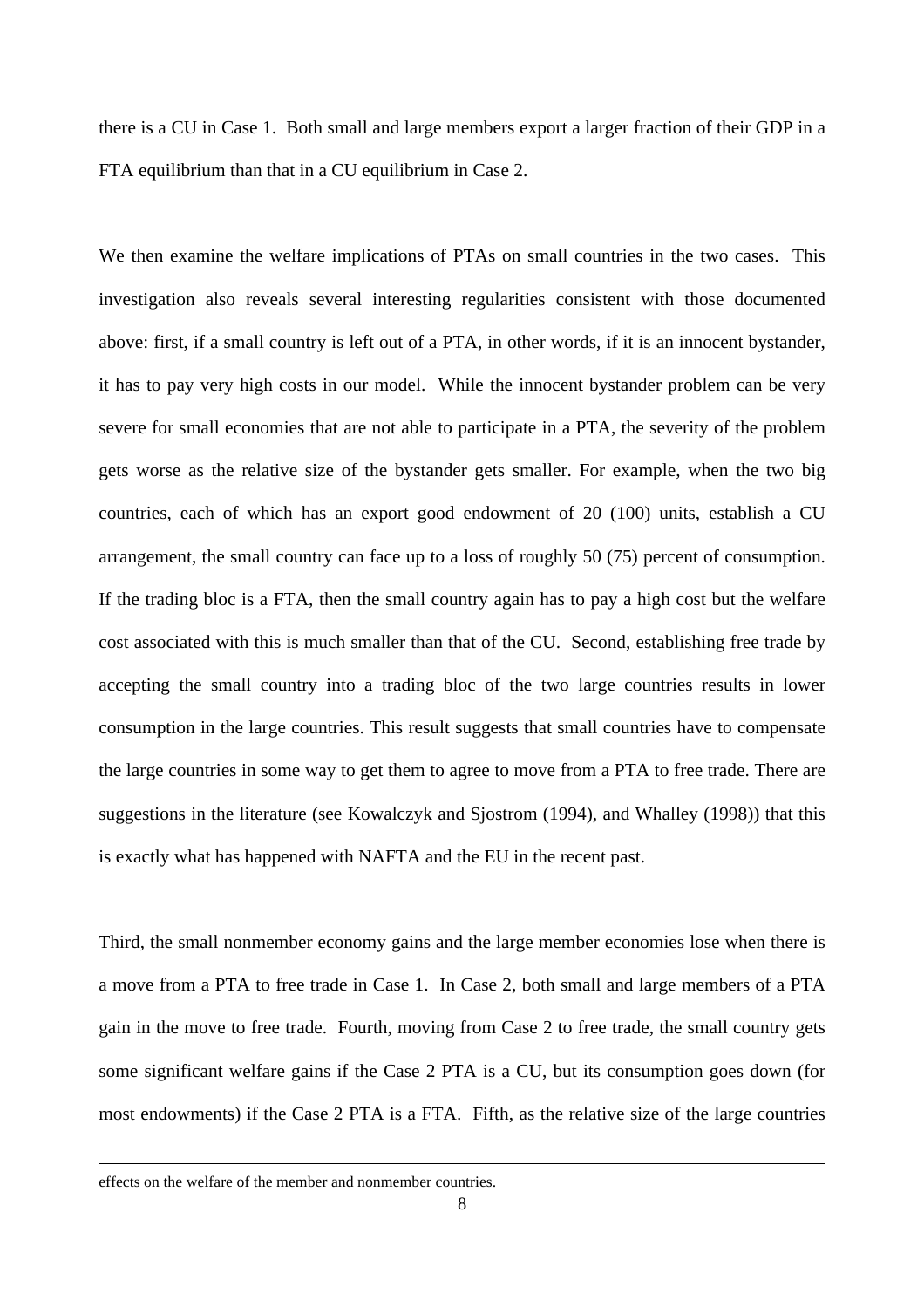increases, the gain (loss) associated with a CU (FTA) agreement gets larger for the small country. For example, signing a FTA agreement with one of the large countries, decreases the consumption of the small country by 20 percent when the export good endowment of the large country is equal to 40. Sixth, the type of the PTA significantly affects the magnitude of welfare gains of the small country in our model. If the agreement is a FTA (CU) in Case 1, establishing free trade with the large countries in Case 2 increases the welfare of the small country by roughly 10 (190) percent when the export good endowment is equal to 50.

Seventh, it is beneficial for the small country to become a member of the FTA in Case 2 instead of being an innocent bystander in a CU equilibrium in Case 1. If a small nonmember country in a FTA equilibrium in Case 1 becomes a member of a CU agreement in Case 2, this induces welfare losses in the small country.

The organization of the paper is as follows: In section 2, we present the model, describe its calibration, and explain the numerical solution method used to solve the model. We provide information about our measure of welfare change in section 3. Next, we present the results of our simulations and answer the questions posed above. We conclude with a brief summary of our findings in section 5.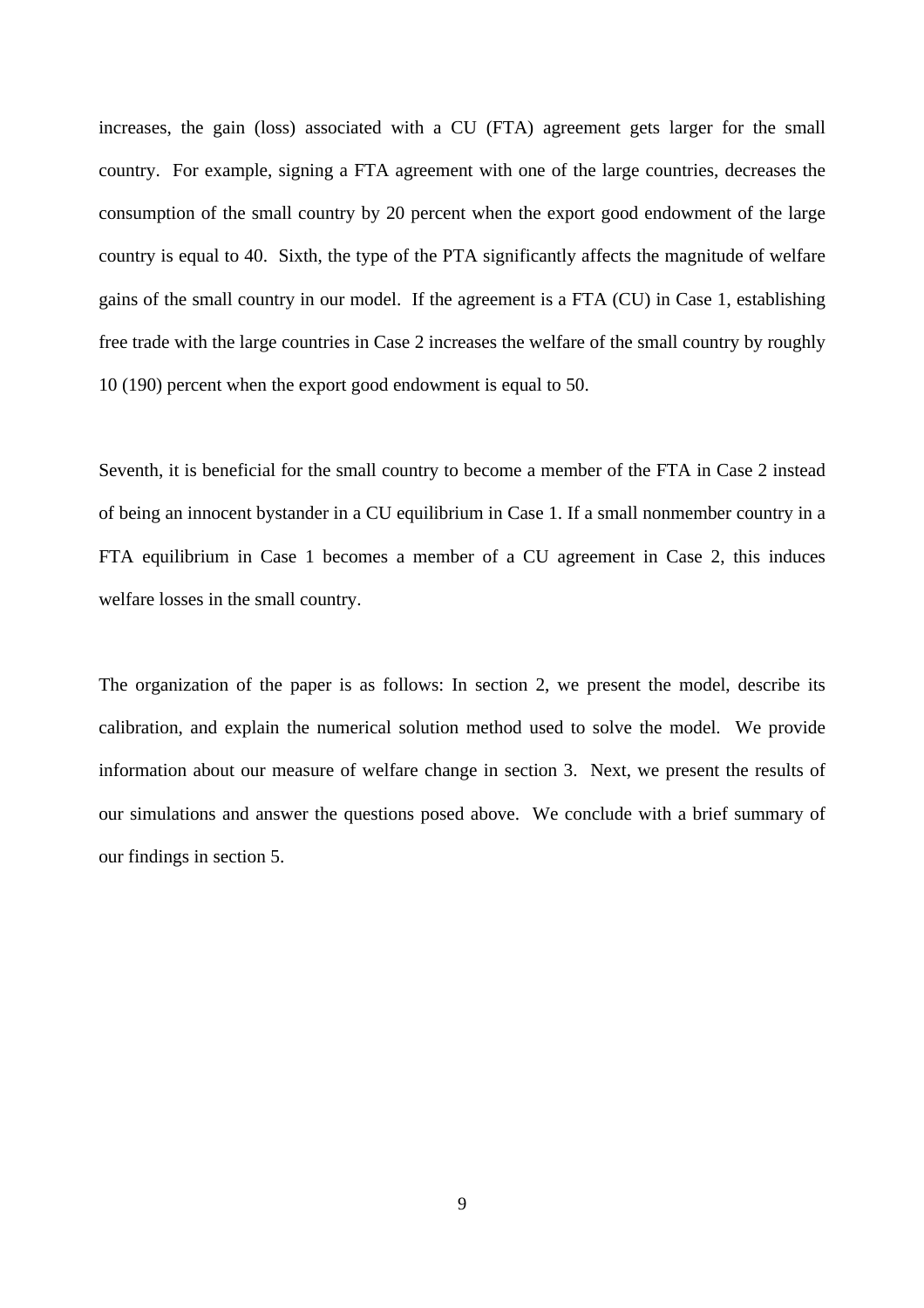#### **2. The Model**

We construct a general equilibrium model that is sufficiently comprehensive to incorporate an arbitrary number of countries.<sup>7</sup> Countries set tariffs optimally and consider all possible trade agreements when they decide what to do. They could be part of a FTA, a CU, or an n country coalition—free trade. In the FTA, member countries agree to free trade between themselves, but are allowed to set their external tariffs independently. A customs union is a FTA with the additional provision that the external tariff is set jointly by the members. A customs union (or FTA) of all countries is, of course, Free Trade.<sup>8</sup>

#### **2.1 The Environment**

 $\overline{a}$ 

Consider n countries. The agents derive utility by consuming m different goods in each country. Each country is endowed with a fixed amount of each commodity. Let  $y_j^i$  be country i's endowment of good j. Each country consists of individuals with identical Cobb-Douglas preferences implying that the utility function of a representative agent is the same as the aggregate and given by

$$
U^i = \sum_{j=1}^m b_j^i \ln x_j^i
$$

where  $U^i$  is the utility of country i, and  $b^i_j$  is the weight country i puts on commodity j

 $(\sum_{j}^{i} b_{j}^{i} = 1, i = 1,...,n)$ *i j m*  $i = 1, ..., n$  $\sum_{j=1}^{n} b_j^i = 1, i = 1,...,n$ .  $x_j^i$  denotes the aggregate consumption of good j in country i. This

<sup>&</sup>lt;sup>7</sup> This model was developed in Riezman (1985) and Kennan and Riezman (1990). A number of researchers have recently used this setup to analyze different issues: see Kose and Riezman (1999), Syropoulos (1999), Haveman (1996) among others. The problem we address here is substantially different than those examined in the earlier papers as we examine the impact of PTAs on small countries' welfare. Our model can be considered as a model of a natural trading region in which countries are in close proximity to each other and natural trading costs are equal to zero.

<sup>&</sup>lt;sup>8</sup> We do not consider the equilibria which are consistent with Article XXIV and Kemp-Wan adjustment. See Syropoulos (1999) for an extensive discussion of those equilibria. While the assumption that the ex-post tariff rates should be consistent with Article XXIV is a seemingly plausible one, the World Trade Organization (1995) reports that only six out of sixty-nine trade agreements are found to be in "full" conformity with Article.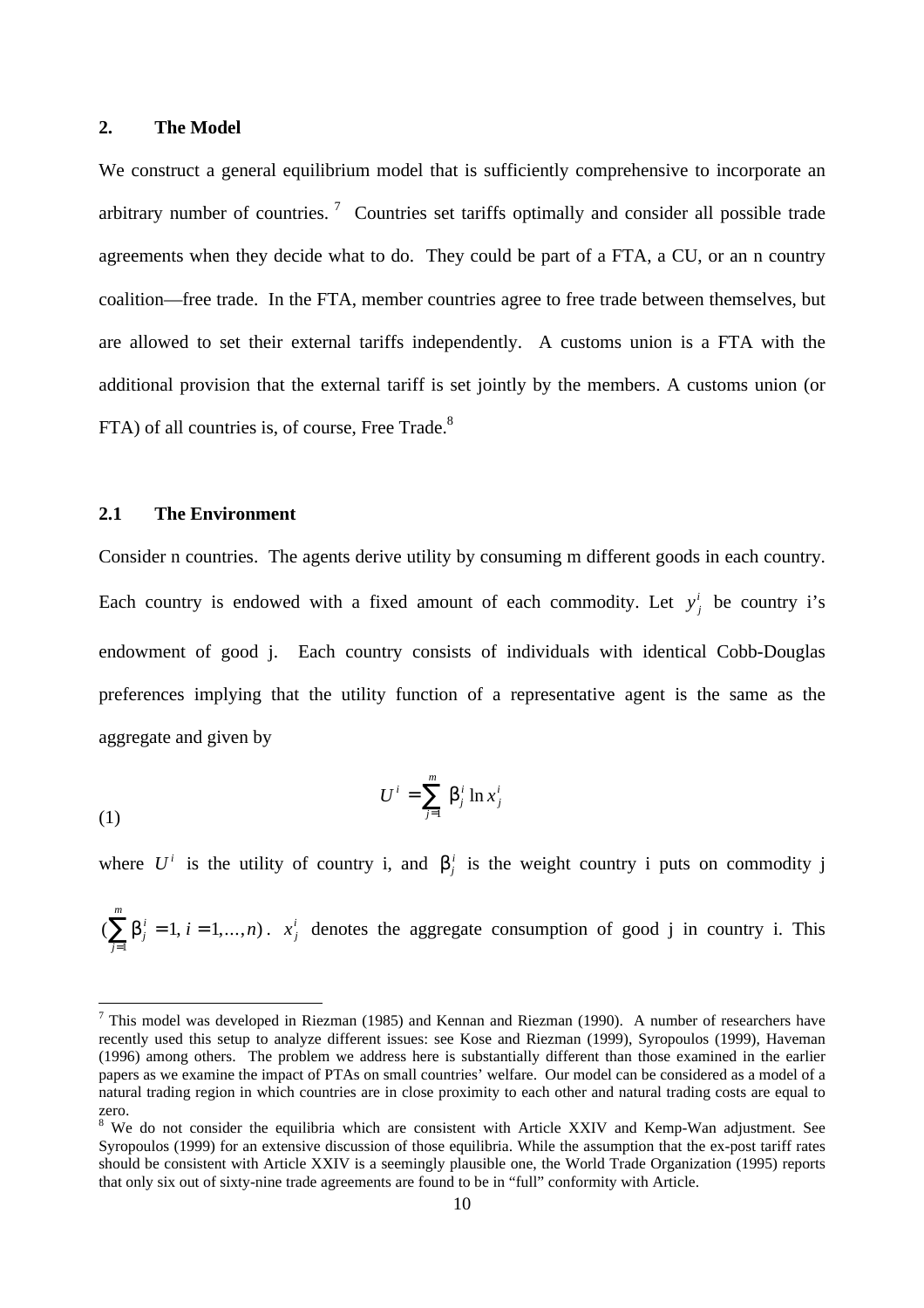preference formulation results in a linear expenditure system allowing us to employ numerical methods to solve the model. Further, with this structure we do not have to specify elasticities and can state our results in terms of fundamental endowment parameters.

The net imports of each good,  $z_j^i$ , is defined to be  $z_j^i = x_j^i - y_j^i$ . Denote the ad-valorem tariff charged by country i on imports of good j by  $t_j^i$  $\sum_{i=1}^{i}$ . If the equilibrium price for good j is  $p_j$ , then the domestic price of good j in country i is  $q_j^i = (1 + t_j^i)p_j$ *j*  $=(1 + t_j^i) p_j$ .

Given that each country consists of identical individuals, aggregate demand is obtained from maximizing the utility subject to the budget constraint

(2) 
$$
\sum_{j=1}^{m} p_j (1+t_j^i) x_j^i = I^i = \sum_{j=1}^{m} p_j (1+t_j^i) y_j^i + p_j t_j^i z_j^i \quad i = 1, 2, ..., n, j = 1, 2, ..., m.
$$

where  $I^i$  is income of country i and consists of income from the endowment plus tariff revenue which is rebated to consumers lump-sum.

#### **2.2. The Equilibrium**

The aggregate expenditure in each country must equal the value of its endowment at the equilibrium. Since we do not allow trade deficits or surpluses, the balance of payments constraint of each country i is given by

(3) 
$$
W^{i} = \sum_{j=1}^{m} p_{j} x_{j}^{i} = \sum_{j=1}^{m} p_{j} y_{j}^{i} \qquad i = 1, 2, ..., n.
$$

 $W<sup>i</sup>$  is the aggregate expenditure of country i. In addition to this constraint, the total demand for each good, should be equal to total supply, *Y i* :

(4) 
$$
\sum_{i=1}^{n} x_j^i = \sum_{i=1}^{n} y_j^i = Y^i \qquad j = 1, 2, ..., m.
$$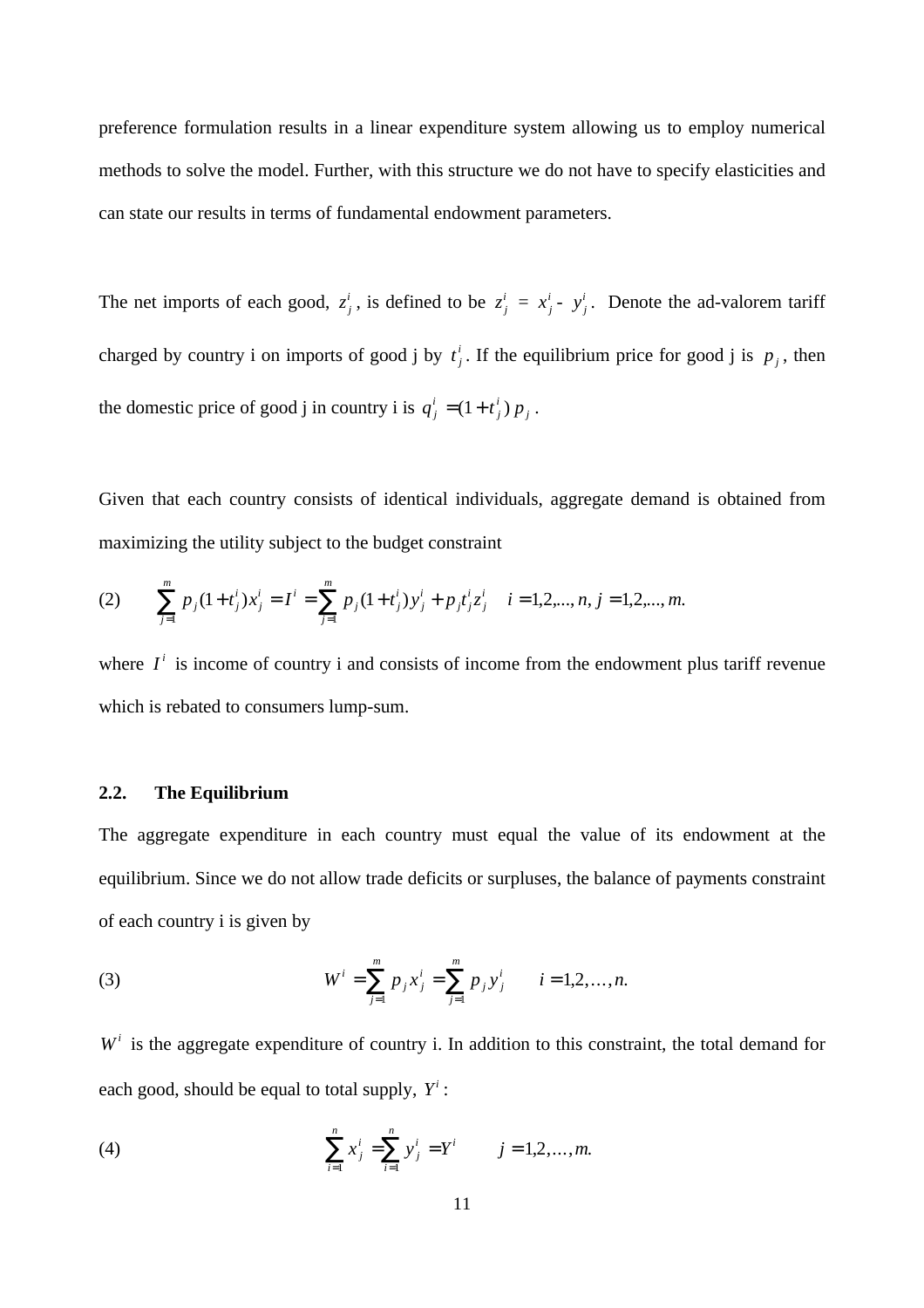#### **2.3. The Numerical Solution Method**

The logarithmic utility results in a linear expenditure system, in which agent allocates a fixed fraction of their income on each good. The first order conditions of the maximization problem lead to the following demand functions,

(5) 
$$
x_j^i = \frac{\mathbf{b}_j^i I^i}{(1+t_j^i)p_j}, \qquad i=1,2,...,n, \qquad j=1,2,...,m.
$$

Denote expenditure of country i on good j with  $W_j^i$ . It is easy to show that expenditure is allocated across goods in proportion to  $b_j^i$  and  $t_j^i$ *i*<sub>*j*</sub>. Hence,  $W_j^i = a_j^iW$ *j*  $=$  *a*<sup>*i*</sup><sub>*j</sub>* where *a*<sup>*i*</sup><sub>*j*</sub> is a function of</sub>  $\mathbf{b}^i_j$  and  $t^i_j$ *i* . The equilibrium price of each good is equal to total aggregate expenditure on that good

(6) 
$$
\sum_{i=1}^{n} W_i^j = p_j, \qquad j = 1, 2, ..., m.
$$

Using equations (1), (5), and (6), we derive an analytical expression for utility of each country as a function of tariffs, for any given preference and endowment distribution. We employ a recursive numerical solution method to find an approximate solution for equilibrium allocations, prices, and tariffs since we cannot obtain a closed form solution for each equilibrium. The intuition of our solution method is straightforward: for a given endowment matrix, we can compute the equilibrium with optimal tariffs. Thus, when a country considers changing its tariff, it has to make this calculation for any proposed tariff change. Once a country changes its tariff we have to re-compute optimal tariffs for the other countries. This continues until no country wants to alter its tariff rates.

Operationally, FTAs and CUs put constraints on the feasible tariff matrix. For a FTA, tariffs between the member countries are set to zero, and external tariffs are set independently. This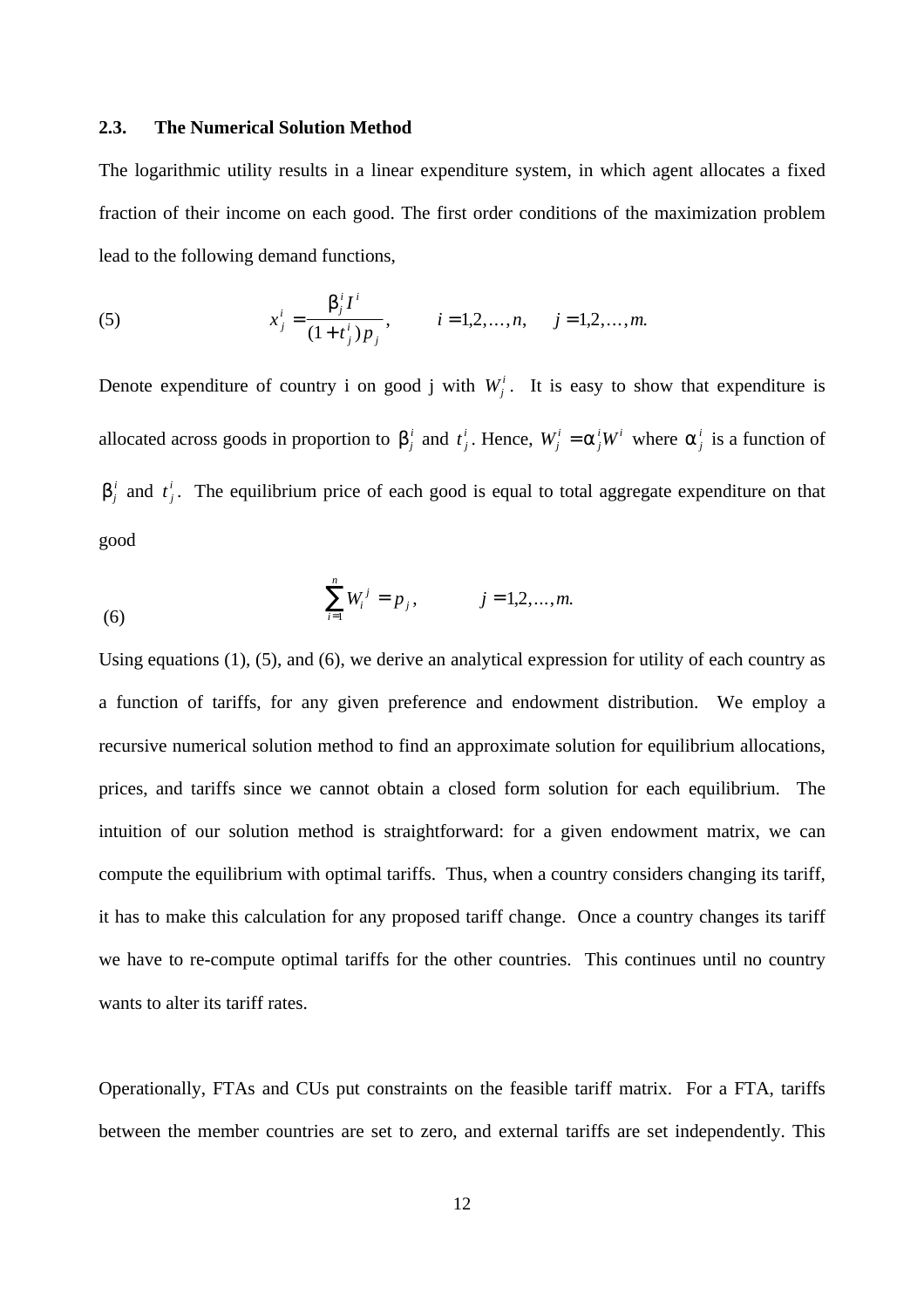means to compute the equilibrium, the appropriate tariffs are constrained to be zero. One can think of a CU as a FTA with the added feature that the external tariff is set jointly.<sup>9</sup>

#### **2.4. Calibration**

 $\overline{a}$ 

In order to utilize the solution algorithm, we should specify the number of countries, the number of goods and endowment of each country. We assume that m=n=3 and  $\mathbf{b}_j^i = 1/3$  for all i,j=1,2,3. We calibrate our model to represent one relatively small country and two symmetric big countries. The endowment matrix can be written as:

$$
E = \begin{bmatrix} 0.2 & 0.2 & 0.2 \\ 0.4 & e & 0.4 \\ 0.4 & 0.4 & e \end{bmatrix}
$$

In other words, the first country is the small one with  $y_j^1$  =0.2 for j=1,2,3. The second and third countries are the large countries with  $y^i_j = 0.4$  for  $i \neq j$  and  $y^i_j = e$  for  $i = j$ . e denotes export good endowment of a big country. We let e vary from 0.6 to 100. In other words, we systematically change the export good endowment of the big countries while keeping the endowment of the small one unchanged. This changes the size distribution of endowments across countries.

Our treatment of a small country is quite different than the existing literature: first, the small country is able to determine its tariff levels in our model. Second, it has a more even endowment distribution than the large ones implying that its reliance on international trade is less than the

<sup>&</sup>lt;sup>9</sup> There are two important issues about the tariff determination problem. First, if the two FTA members exercise different tariff rates, then this results in trade deflection and different tariff rates cannot be sustained. Richardson (1993) discusses the first issue, and shows that even if rules of origin are strictly enforced it still may not be possible to sustain different tariff rates. Second, in general, there is a conflict of interest between the member countries as to what the external tariff should be in a CU.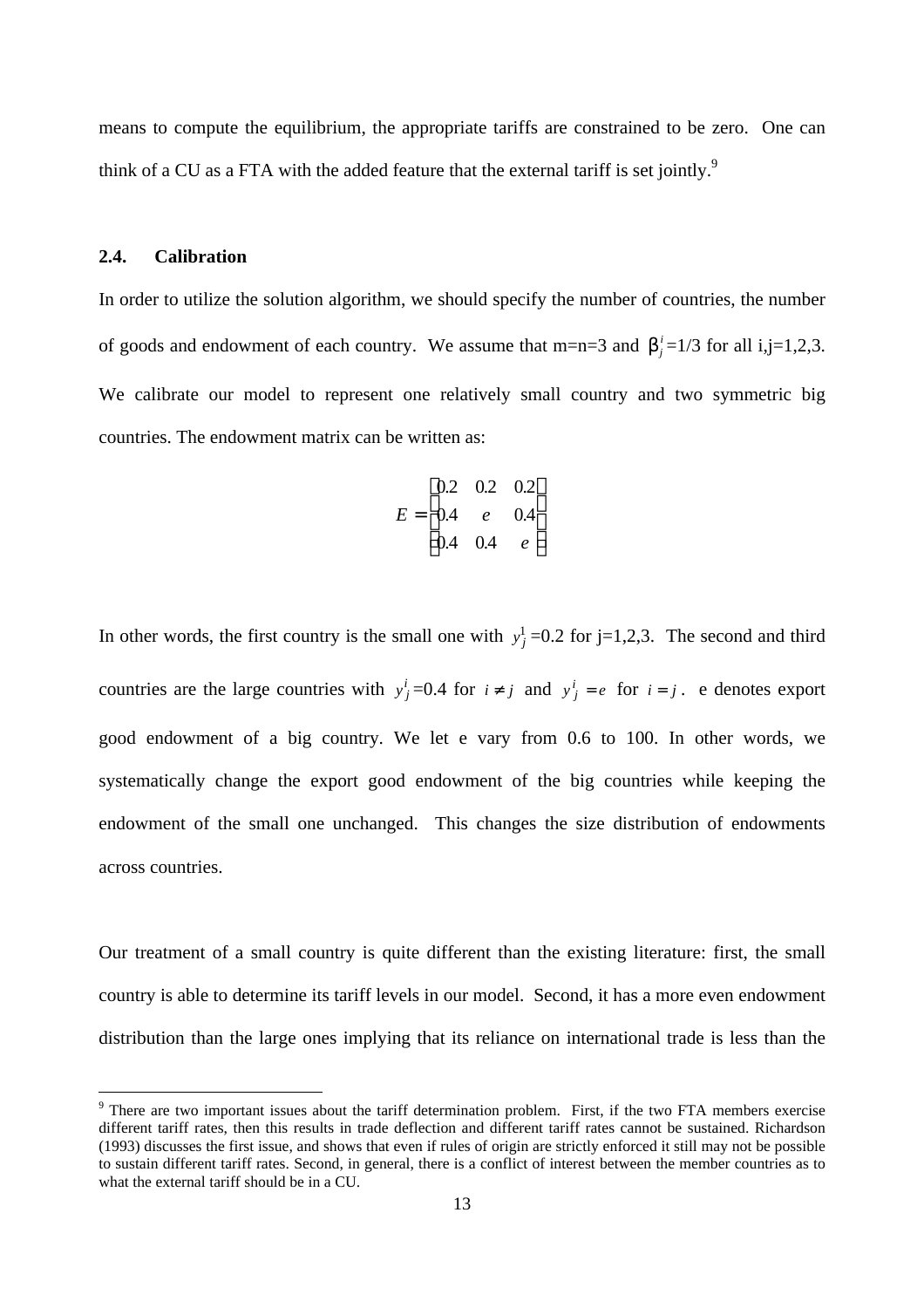large other countries. We calibrate our model this way to give the small country a better chance of benefiting from a potential trade war. Presumably, if the small country's endowment were uneven, it would suffer more from such a trade war.

We consider two cases: in the first case, the two big countries get together and sign a PTA. This case, describing "the innocent bystander problem," has been widely discussed in academics as well as in policy circles recently. For each e, we compute equilibrium allocations in CU, FTA, and FT. In CU and FTA equilibria, the two big countries are the members of the PTA, and the small country is the nonmember. Since we limit our analysis with PTAs between the large countries in this case, we do not have to model the choice of coalition partners.<sup>10</sup> Since big countries have symmetric endowments, the determination of tariff rates in the CU equilibrium does not lead to conflict of interest between the union members, i.e. the members agree on what the optimal tariff should be.

The second case involves with a PTA agreement between the small country and one of the large countries. This case constitutes a major departure from the early literature since it considers a small country actively participating in a PTA. We again compute equilibrium allocations in CU, FTA, and FT for each e. In CU and FTA equilibria, one of the big countries and the small country are the members of the PTA, and the other large country is nonmember. When there is a CU, we assume that the big country determines the optimal tariff rate of the union considering the size difference between the big and small members. This is a plausible simplification, which also eliminates the difficult problem of joint tariff determination in a CU equilibrium.

 $\overline{a}$ 

 $10$  Riezman (1985) studies partner choice problem during customs union formation.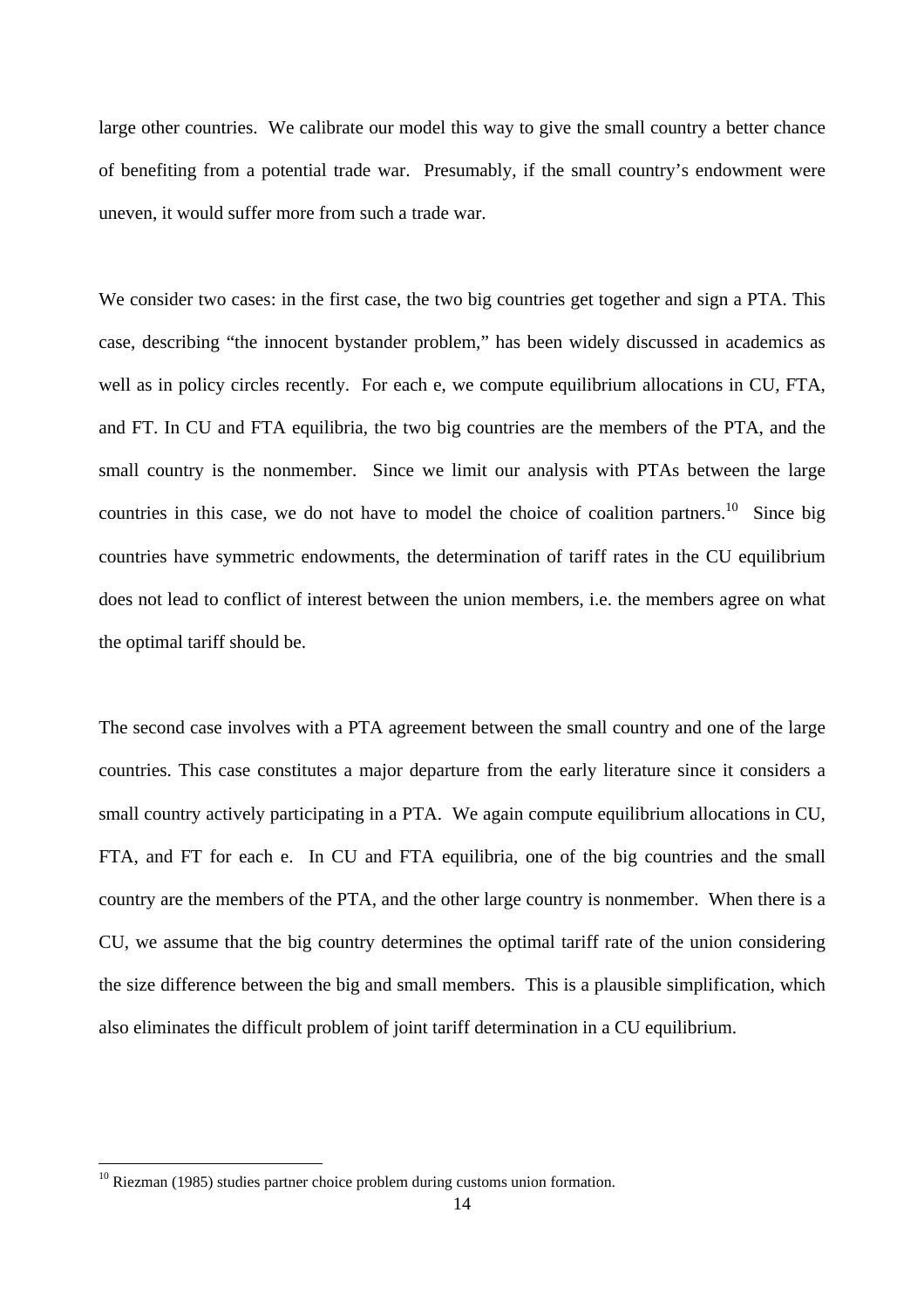We study the relationship between the endowment of countries and their size distribution in Table 1. This table presents the changes in e, that is the export good endowment of a big country, and its impact on the relative size of countries in the model. Since the prices are endogenously determined in our model, we should decide which price vector is going to be used to compute the size of the countries at an equilibrium. We use the price vector associated with free trade equilibrium to examine the relationship between the export good endowment of countries, and their relative size. As table 1 indicates, when a big country is endowed with 0.8 units of export good, the value of its total endowment is 2.59 times larger than that of the small country. It is important to stress that the relationship between the export good endowment and the relative size is not linear. When a big country has export good endowment of 1 (100) units, it is 2.83 (6.85) times larger than the small country. An increase in the export good endowment of big countries does not linearly reflect itself in their relative size, since this increase results in a decrease in the equilibrium price of the export good of the big country. The fourth column of the table presents the size ratio of the total wealth of the member countries to that of the small nonmember country in case 1. If the export good endowment of one of the large countries is equal to 1 (100), the total endowment of the member countries of the agreement is 4.63 (13.71) times larger than the small nonmember country. The fifth column of the table presents the size ratio for the case 2. In this case, when the export good endowment of one of the large countries is equal to 1 (100), the total endowment of the member countries is 3.31 (7.85) times larger than the nonmember country.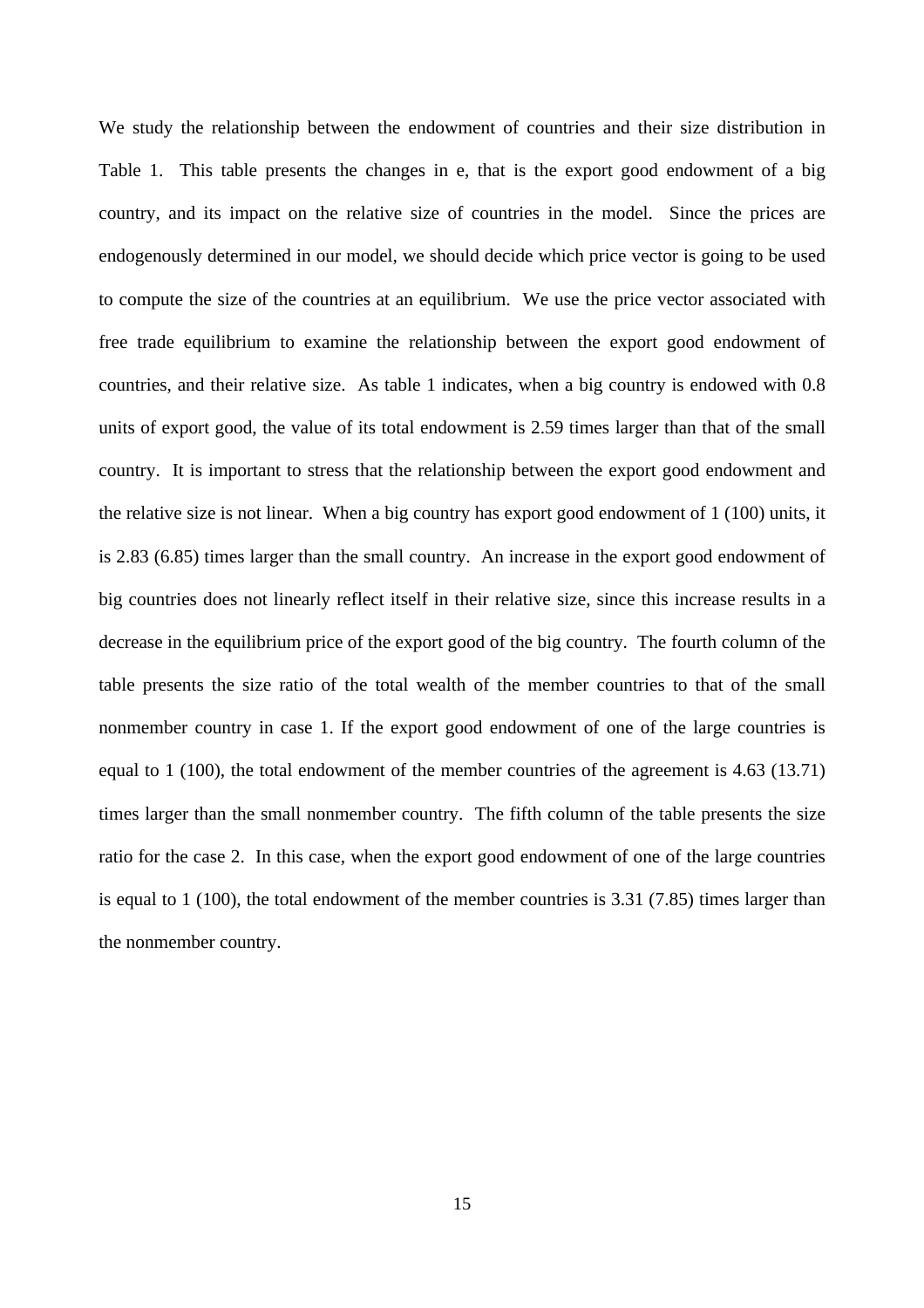#### **3. Welfare Change Calculations**

We use the measure of Compensating Variation in Consumption to evaluate the welfare changes associated with trade agreements.<sup>11</sup> In particular, the measure of the welfare change we use is the fraction  $\delta$  by which the consumption allocations should be decreased in the free trade equilibrium to keep the representative agent with the same utility as the one in an equilibrium with tariffs. The welfare gain  $\delta$  is calculated as

$$
U^{N}(x_1, x_2, x_3) = U^{F}((1 - d)x_1, (1 - d)x_2, (1 - d)x_3)
$$

 $U^N$ : utility under an equilibrium with positive tariffs  $U<sup>F</sup>$ : utility under a free trade agreement

Unlike some other welfare measures, such as utility level of the representative consumer, our welfare change measure provides a transparent interpretation of welfare effects of trade agreements, since welfare changes are measured in consumption units. For example, it is possible to assess the percentage change in consumption with the establishment of a PTA.

#### **4. How do the PTAs affect small countries?**

 $\overline{a}$ 

We first present the results of our simulations concerning the effects of PTAs on tariffs, prices, and the trade volume of large and small countries in this section. These sections, while providing detailed information about the behavior of endogenous variables of the model in different types of trading arrangements, also supply an extensive account of the basic intuitive mechanisms driving our welfare results. Next, we examine the welfare implications of FTAs and CUs for these countries. In each subsection, we first consider Case 1 where the two large

 $11$  This measure is slightly different than the Equivalent Income Variation measure which looks at the change in income at constant prices. The measure of Compensating Variation in Consumption is widely used in macroeconomics and finance literature to evaluate the costs of business cycles and of the lack of international consumption risk sharing. See Lucas (1987), Cole and Obstfeld (1991) for the use of this measure in different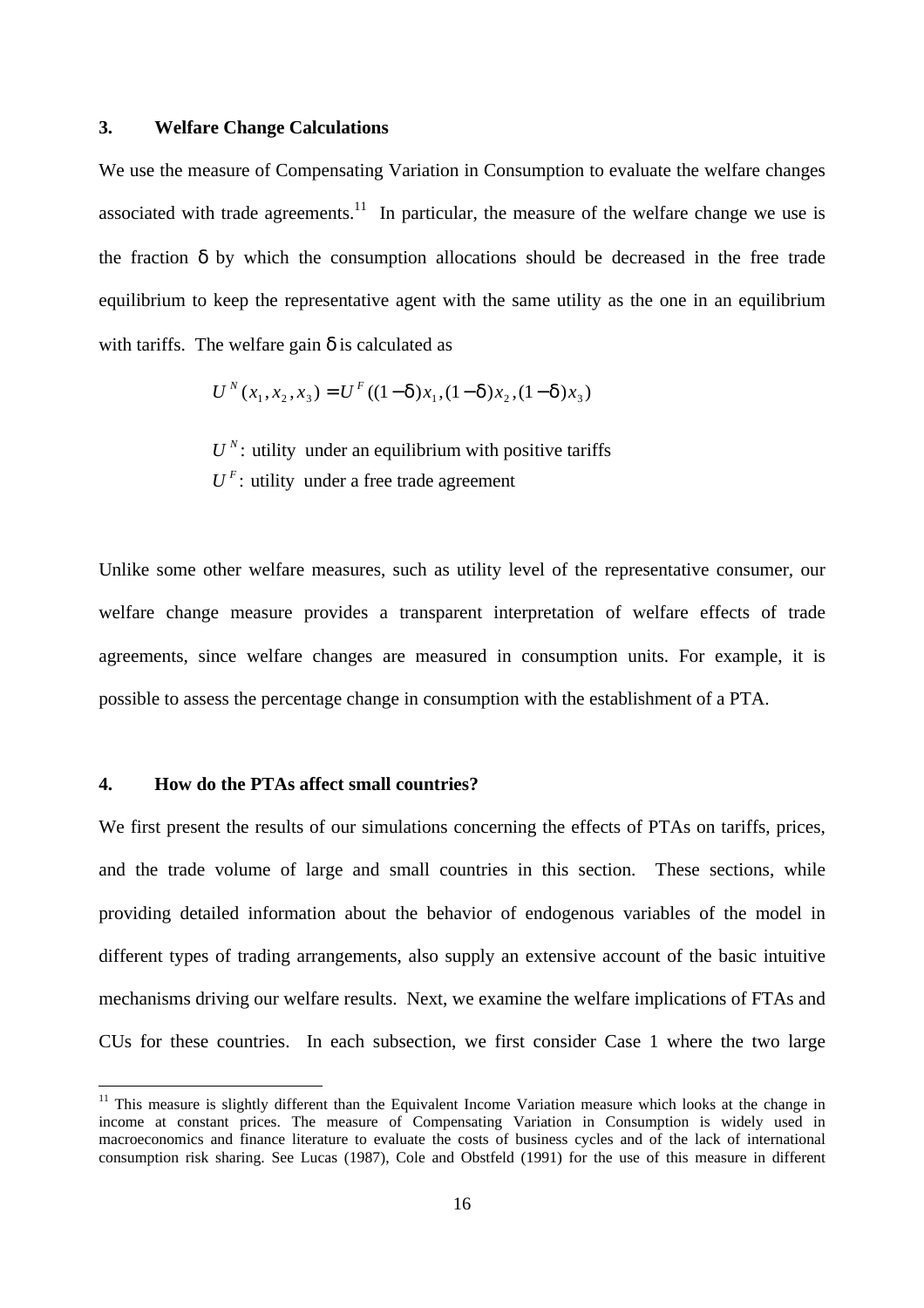countries form a PTA leaving the small country out, and, then, we study Case 2 where the small country and one of the large countries sign a PTA.

#### **4.1. Changes in Tariff Rates**

 $\overline{a}$ 

We analyze the effects of changes in the endowment distribution of large countries on tariff rates in this section. We first examine Case 1 where the small country is not a member of any PTA. We present our results in figure 1. As shown in figures 1a and 1c, the external tariff of the PTA increases as the member countries become larger in their export good in both FTA and CU equilibria. The key to this result is that the rise in the size of the trading bloc results in increased market power, which in turn induces higher tariff rates. In a recent paper, Bond and Syropoulos (1996) derive a similar result: as a trading bloc expands by increasing the number of its members, its' external tariff rate also rises.

When the trading arrangement between big countries takes the form of a CU, the joint tariff rate of the union is higher than the nonmember country's tariff (see figure 1b). Interestingly, this regularity is reversed when the big countries form a FTA: the small nonmember country charges higher tariff rates then the big members (see Figure 1a). This surprising result occurs because the formation of the FTA has improved the nonmember's strategic position since it now has two strategies (tariff rates) to use compared to the members that have only one. This leads to the small nonmember country being more aggressive and charging higher tariffs in a FTA equilibrium. In contrast, nonmember's tariffs fall in a CU equilibrium because the tariff coordination of the member countries results in them being more aggressive. In other words, when the big countries form a CU, they internalize the tariff externality. This leads to the higher

contexts. See Perroni and Whalley (1994) for the use of Equivalent Income Variation. Riezman (1999) and Kose and Riezman (1999) use this measure to analyze the welfare implications of PTAs.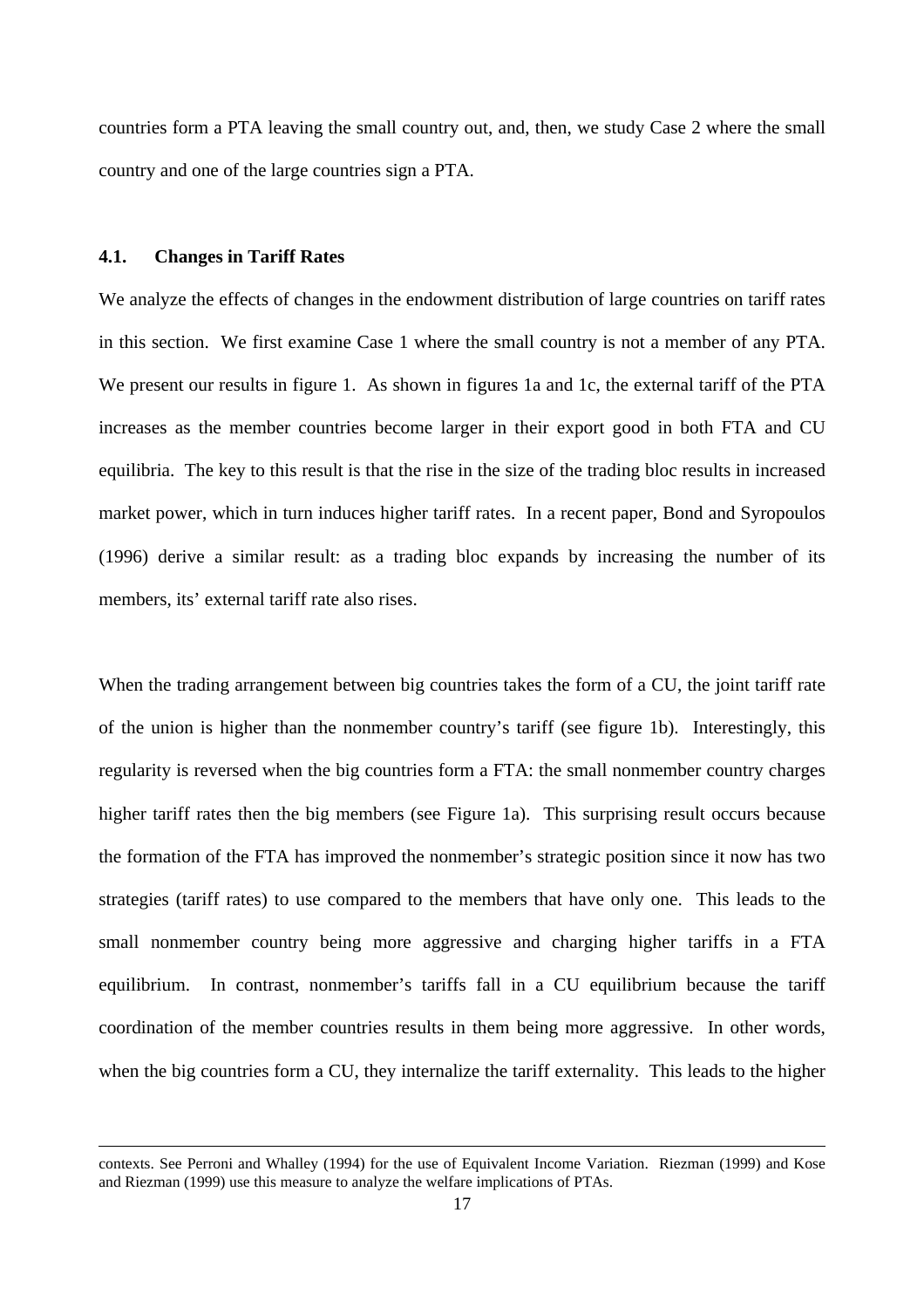CU tariff and lower small country tariff. Members of a FTA cannot internalize this externality, since they do not jointly determine tariff rates. $^{12}$ 

As the member countries of a PTA gets larger, the tariff rate charged by the members increases more rapidly in a CU equilibrium than it does in a FTA equilibrium (see figure 1c). For example, an increase in the endowment of the export good of a big country from 3 to 50 results in an almost six fold increase in the tariff rate of the CU. The same change in the endowment leads to a less than two fold increase in the tariff rates charged by the member countries of the FTA (see figure 1a).

Interestingly, our simulations suggest that the tariff charged by the small nonmember country increases, as the relative size of it becomes smaller. We present this result in figure 1d. Bond and Syropoulos (1996) find the opposite: as the relative size of a trading bloc gets smaller, it initially decreases its tariff rate, and then increases it. The difference between our finding and theirs is due to different endowment structures we employ. In our model, as the trading bloc gets larger, its dependency to trade also increases since the endowment structure of member countries becomes more uneven. The small country does not suffer from this problem since its endowment is evenly distributed among the three goods.

The magnitudes of tariff rates we report are consistent with those of earlier studies employing general equilibrium methods (see Perroni and Whalley (1994)). For example, when the big member country has an endowment of 10 units of its export good, it charges approximately 16 (135) percent tariffs on the exports of the small country in a FTA (CU) equilibrium. These very

 $\overline{a}$ 

 $12$  In a recent paper, Kose and Riezman (1999) show that this result is also valid when countries have symmetric endowment distributions. In particular, they find that in an FTA (CU) equilibrium, the nonmember (member) country charges higher tariffs on imports from the member (nonmember) country.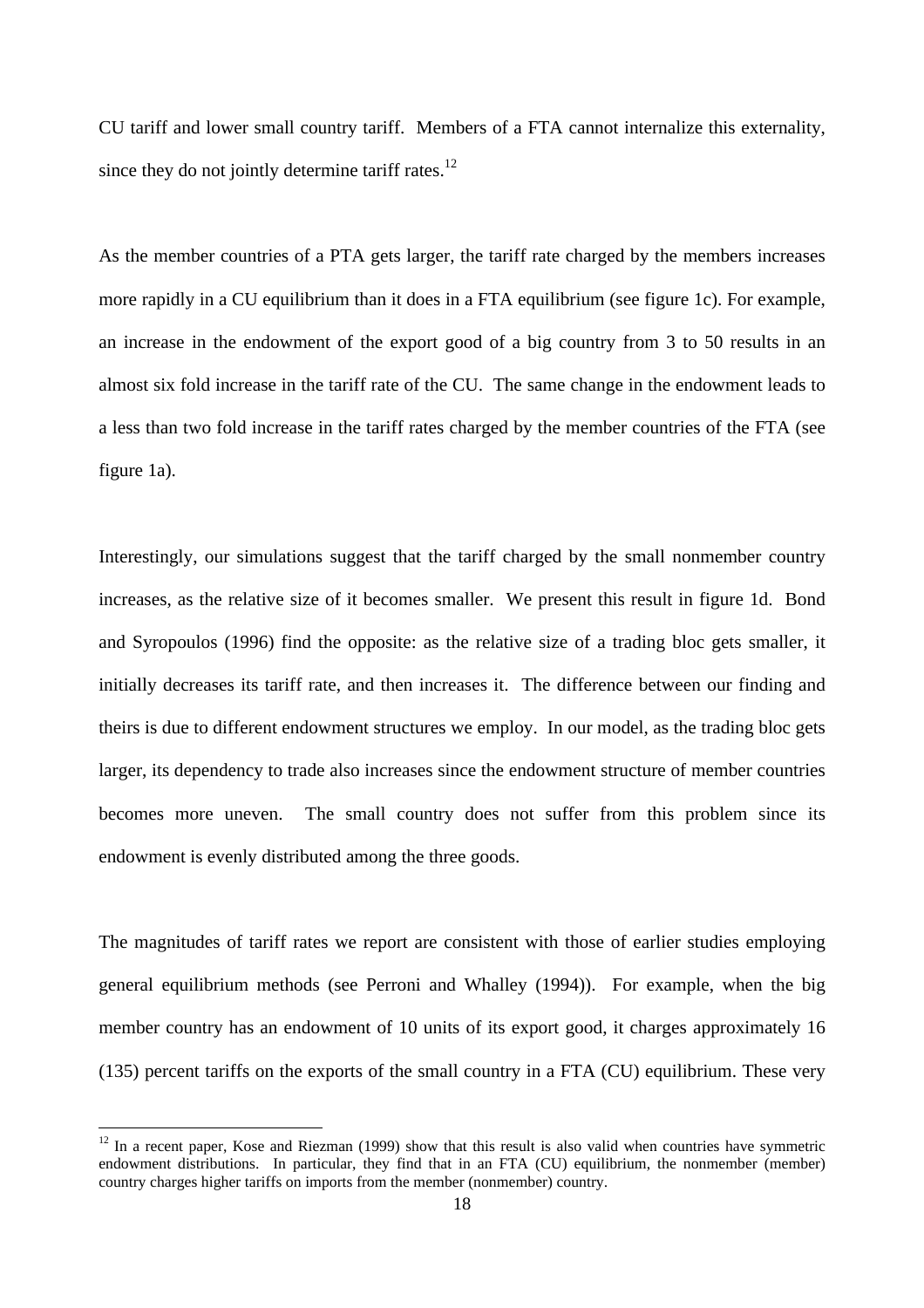high tariff rates signal that being a small bystander can be extremely painful especially if the big countries establish a CU arrangement.

Next, we examine the tariff rates in Case 2 where the small country and one of the large countries form a PTA. Our results are presented in figure 2. Figure 2a demonstrates that the nonmember country charges a higher tariff rate on the exports of the big member of the FTA than on those from the small member. Similarly, the tariff rate charged by the big member of the FTA on the nonmember country is larger than the tariff charged by the small member (see Figure 2b.) Think of the large nonmember country as being involved in two tariff wars with members of the FTA. This result says that we see lower tariffs in the tariff war between a large and small country than between two large countries.

As Figure 2c shows, the nonmember country charges higher tariffs than the member countries in a CU equilibrium. This is somewhat different than Case 1in which the small country is the nonmember. There, the tariff rate charged by the large members of the CU is much higher than that of the small country. The difference between these two results is due to the difference in the size and endowment distribution of the nonmember countries. In the first case, the small nonmember country has an evenly distributed fixed endowment. In the second case, as the trading bloc gets larger, the large nonmember country also gets larger, and its endowment distribution gets more skewed towards its export. This puts the large nonmember country in a much more comfortable position since it is able to utilize its rising market power more effectively as the CU gets larger. To illustrate, consider the example in which the endowment of the export good of a large country is 10, i.e. the trading bloc is almost 7 times larger than the nonmember country. The tariff rate charged by the nonmember country to the big member of the union is 4 times larger than that of the rate charged by the union to the nonmember country (see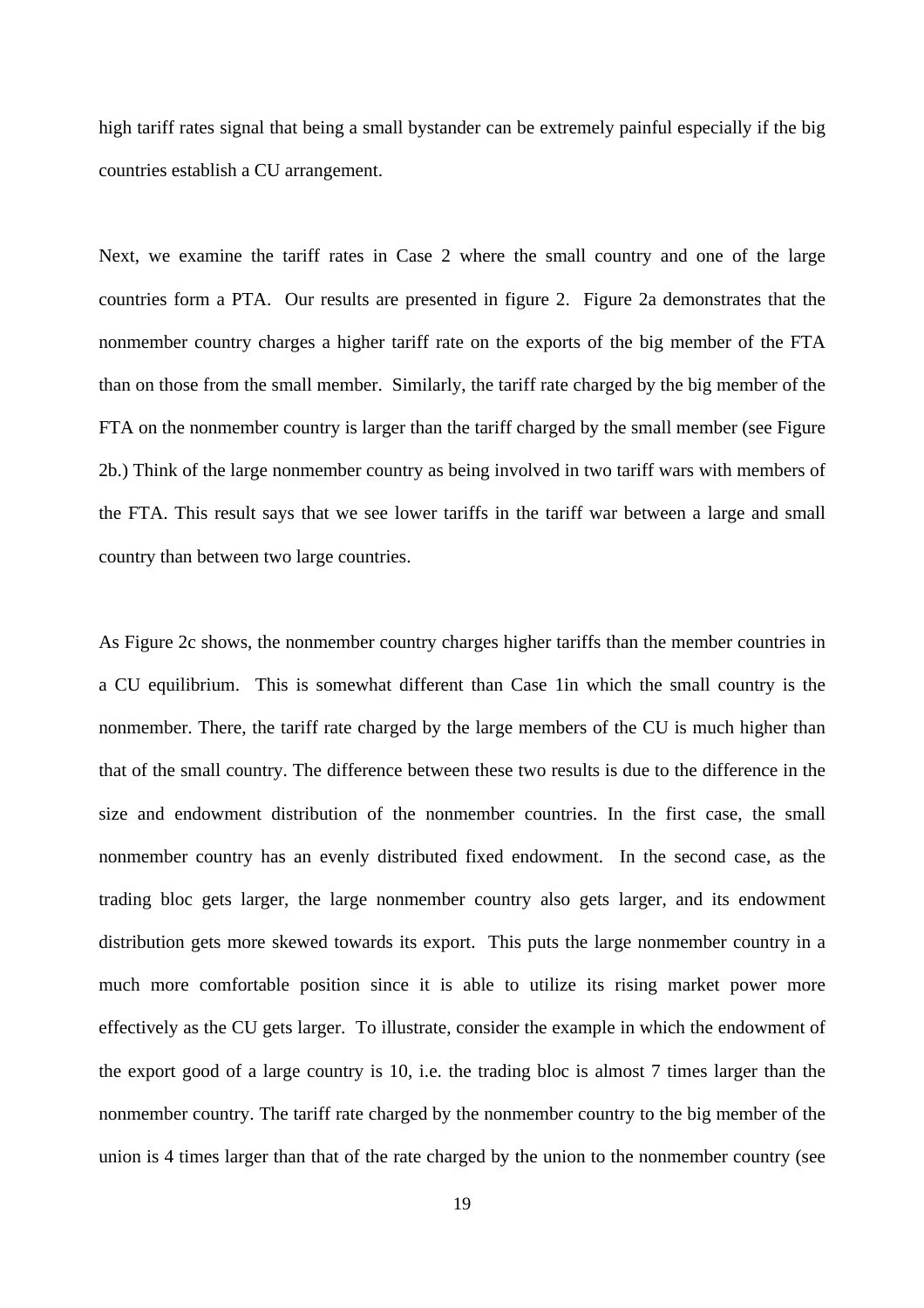figure 2c). This implies that when a small and a large country establish a CU, this does not result in significantly increased market power, and does not necessarily induce much higher tariff rates. This occurs because while the member country's endowment is large, it is also skewed towards its export good. Figure 2d suggests that the small country charges a higher tariff rate in a CU than in a FTA.

Figures 2e and 2f compare the two cases from the perspective of small countries: figure 2e indicates that the small country exercises a higher tariff rate when it is a member than that when it is not a member of a CU. However, in a FTA equilibrium, the small country charges a lower rate when it is a member than that when it is a nonmember. Two factors explain this result. First, the small country is at an extreme disadvantage when it is the nonmember playing against a CU of the two large countries. Second, the small country fares well as the nonmember of a FTA because it has an even endowment and the FTA puts the large countries at a strategic disadvantage. As we discuss later in the paper, these two results have important implications driving some of our findings on welfare changes.

#### **4.2. Changes in Prices**

We study the changes in the terms of trade and domestic prices in response to the changes in the endowment distribution in this section. Our results about Case 1 are presented in figure 3. Figures 3a and 3b show the percentage changes in the terms of trade when countries move from a CU or FTA equilibrium to FT. The terms of trade of the member countries are better in a PTA equilibrium than that in FT. In other words, moving from a CU or FTA to FT worsens the terms of trade of the member countries as shown in Figure 3a. This figure also displays that moving from the FTA agreement to FT deteriorates the terms of trade of the big member countries less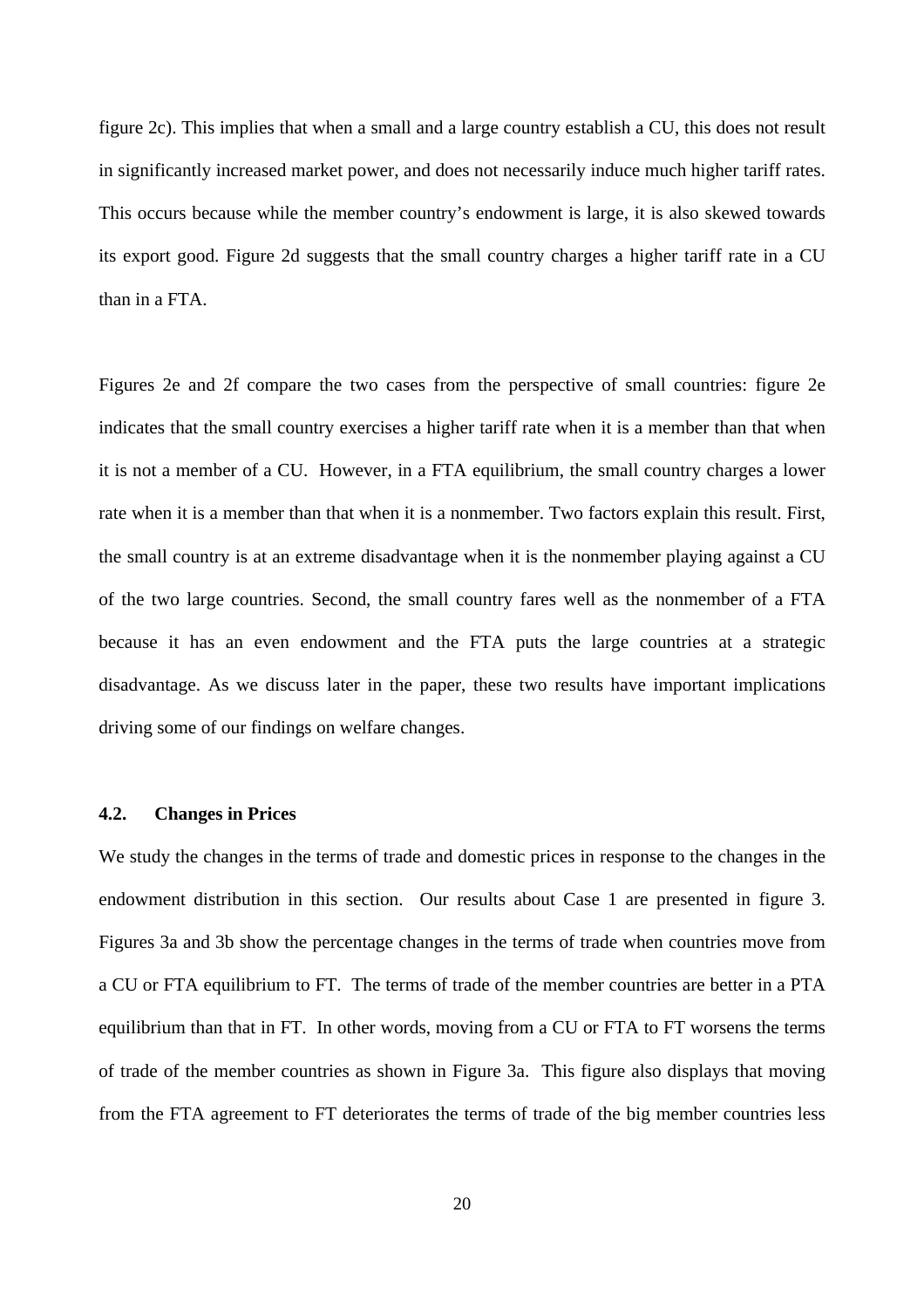than that if they are in a CU equilibrium initially. This is because in a CU equilibrium member countries coordinate their tariff rates.

For the small country moving to free trade from any PTA results in a terms of trade improvement. The terms of trade improvement is larger if the initial equilibrium is a CU. Also, as the relative size of a PTA gets larger, the small country observes a higher improvement in its terms of trade. For example, consider the following scenario: the members of the CU and the small country get together and establish free trade. As a result of this, the terms of trade of the small country improves by more than 100 percent, when e is 10 (see Figure 3b). Kowalczyk (1999) also suggests that small countries can improve their terms of trade by signing trade agreements with larger countries.

Moving from a CU or FTA to FT results in lower domestic prices in all three countries. As figures 3c and 3d indicate, the decrease in domestic prices as a result of moving from CU to FT equilibrium is much higher than that of moving from FTA to FT equilibrium. When the big country has an endowment of 10 units of its export good, going from a CU (FTA) to FT leads to approximately 28 (7) percent fall in the prices of import goods coming from the small country in the big countries' domestic markets (see figure 3c). Similarly, consumers in the small country pay about 31 (19) percent less for goods imported from big countries when there is FT instead of CU (FTA) formed by the two large countries (see figure 3d).

Figure 4 presents the results about Case 2 where the small country and one of the large countries establish a PTA. Figure 4a indicates that moving from a PTA to FT improves the terms of trade of the small member country. Unlike the small member, the large member of a PTA observes a decline in its terms of trade as it moves to FT (see Figure 4b). This result is consistent with that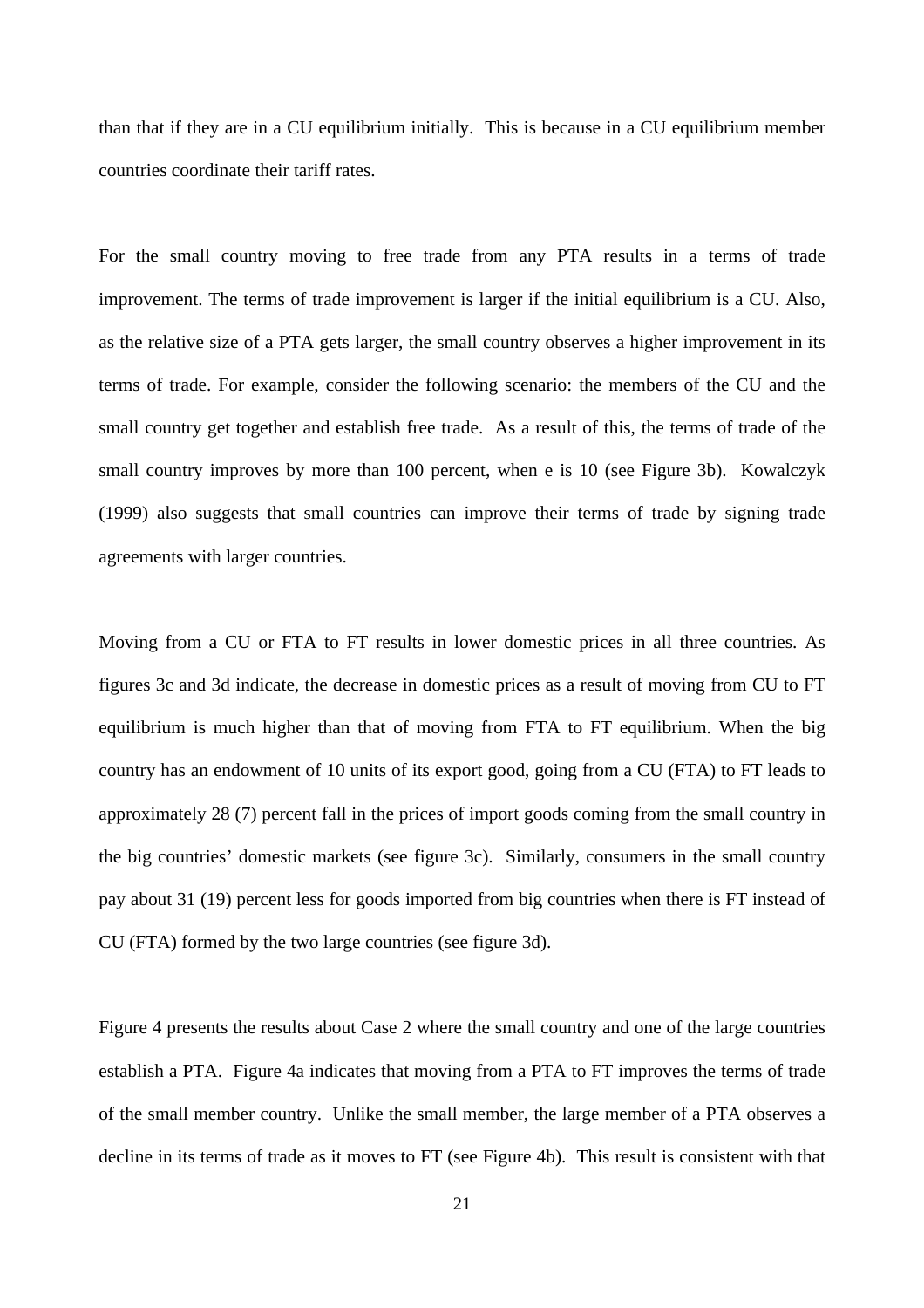for the large member countries in Case 1. However, Case 2 implies that if the member country is small, having FT instead of a PTA results in higher terms of trade for the small member of the PTA. These results expand the intuition that small countries lose tariff wars. Their terms of trade also deteriorate moving from FT to any PTA.

Figures 4c and 4d reveal an interesting regularity: the decrease in the terms of trade of the big member of a PTA is larger than that of the nonmember economy as countries move from a PTA equilibrium to FT. Coupled with the observations above, these results suggest that large countries prefer to be in a PTA to manipulate the terms of trade. Contrary to this, the message of Figures 4e and 4f is that small countries would rather have free trade since their terms of trade is highest when there is FT.

#### **4.3. Changes in the Trade Volume**

We present the results of our simulations associated with the changes in the trade volume of member and nonmember countries in Case 1 in figure 5. We measure a country's trade volume with the ratio of exports to GDP. As figures 5a and 5b show, a large member country of a PTA can have a larger or smaller trade volume than the nonmember small country depending on its export good endowment. As the disparity between the endowment distribution of the member and nonmember countries gets larger, the trade volume of the nonmember economy increases much faster than that of the member economy in a FTA equilibrium (see Figure 5a). This result has an intuitively appealing explanation: since our endowment specification makes the large members more dependent on imported goods coming from the small economy as they become larger, the price of the export good of the small economy increases in a FTA equilibrium. This is also generally true for the CU equilibrium. However, the big members of the CU coordinate their tariff rates and push down the relative price of the export good of the small nonmember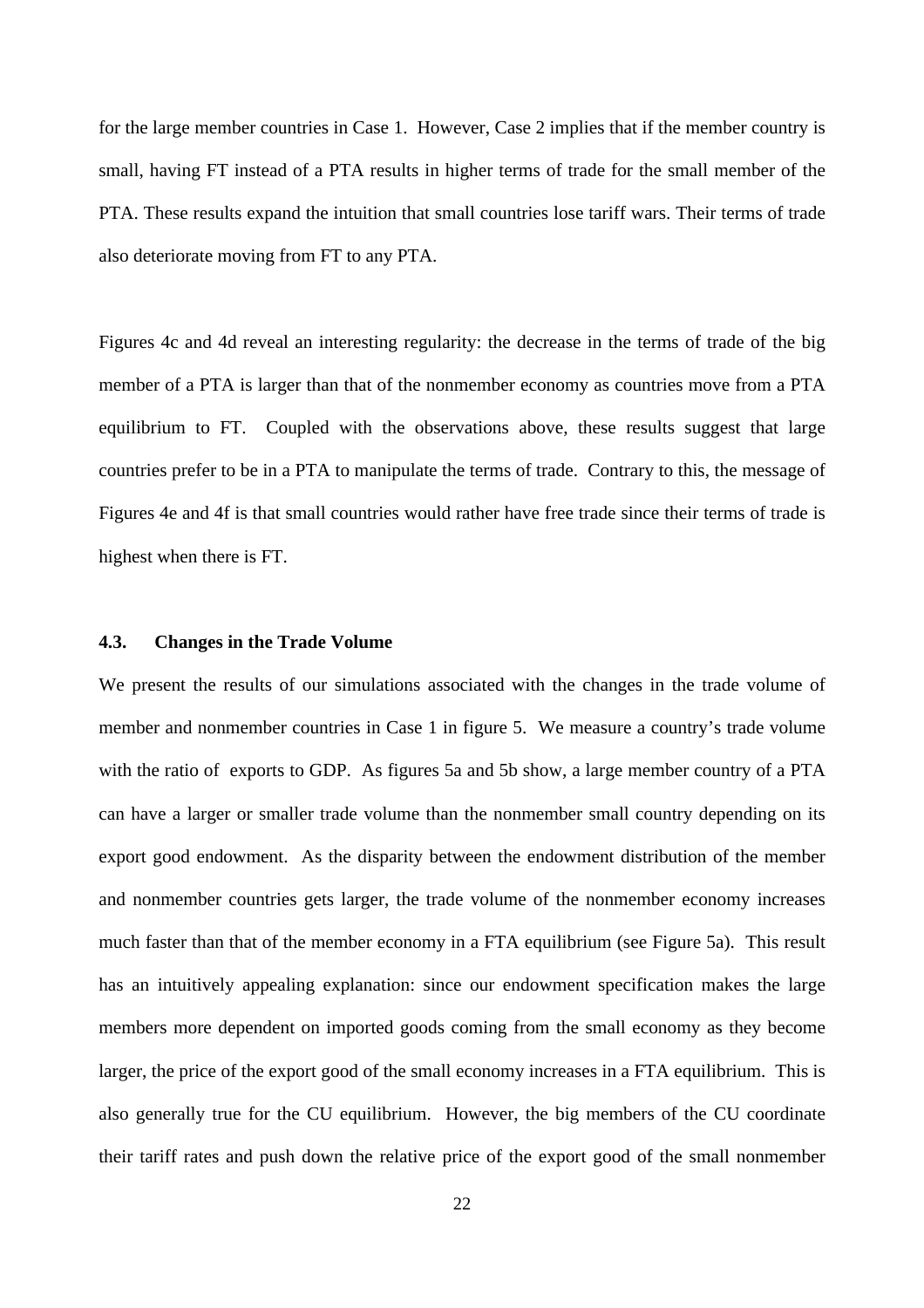country. Hence, the trade volume of the nonmember economy exceeds those of the members in a CU equilibrium, only if the endowment distributions of the member and nonmember economies are substantially different. For example, we observe that this is possible if e is larger than 90 in our simulations.

Figures 5c and 5d reveal a couple of interesting regularities: first, member countries of a PTA export a larger fraction of their GDP in a CU equilibrium than that in a FTA equilibrium. In contrast, the small nonmember country has a larger export share in the FTA equilibrium than that in the CU equilibrium. Second, member countries have the smallest export share when there is free trade. The nonmember country, in contrast, attains its largest export share when there is free trade.<sup>13</sup>

Figure 6 reports our results in Case 2. Figures 6a and 6b show that the small member of a PTA agreement has a larger ratio of trade to GDP than the large member, regardless PTA type. Figures 6c and 6d demonstrate that both small and large members export a larger fraction of their GDP in a FTA equilibrium than that in a CU equilibrium while attaining their largest trade volume in free trade. This result is different than what we find with Case 1 where the big members trade more with the other countries when there is a CU, and they trade less when there is free trade. The difference between the two is that in Case 1 the members of the CU are able to utilize their market power more effectively charging higher prices for their export goods.

Figures 6e and 6f compare Case 1 and Case 2 from the perspective of the small country. In a FTA, when the small country is a member of the agreement, it trades less than that when it is not a member. In contrast, in a CU equilibrium the small member of the agreement trades more than that when it is not a member of the union.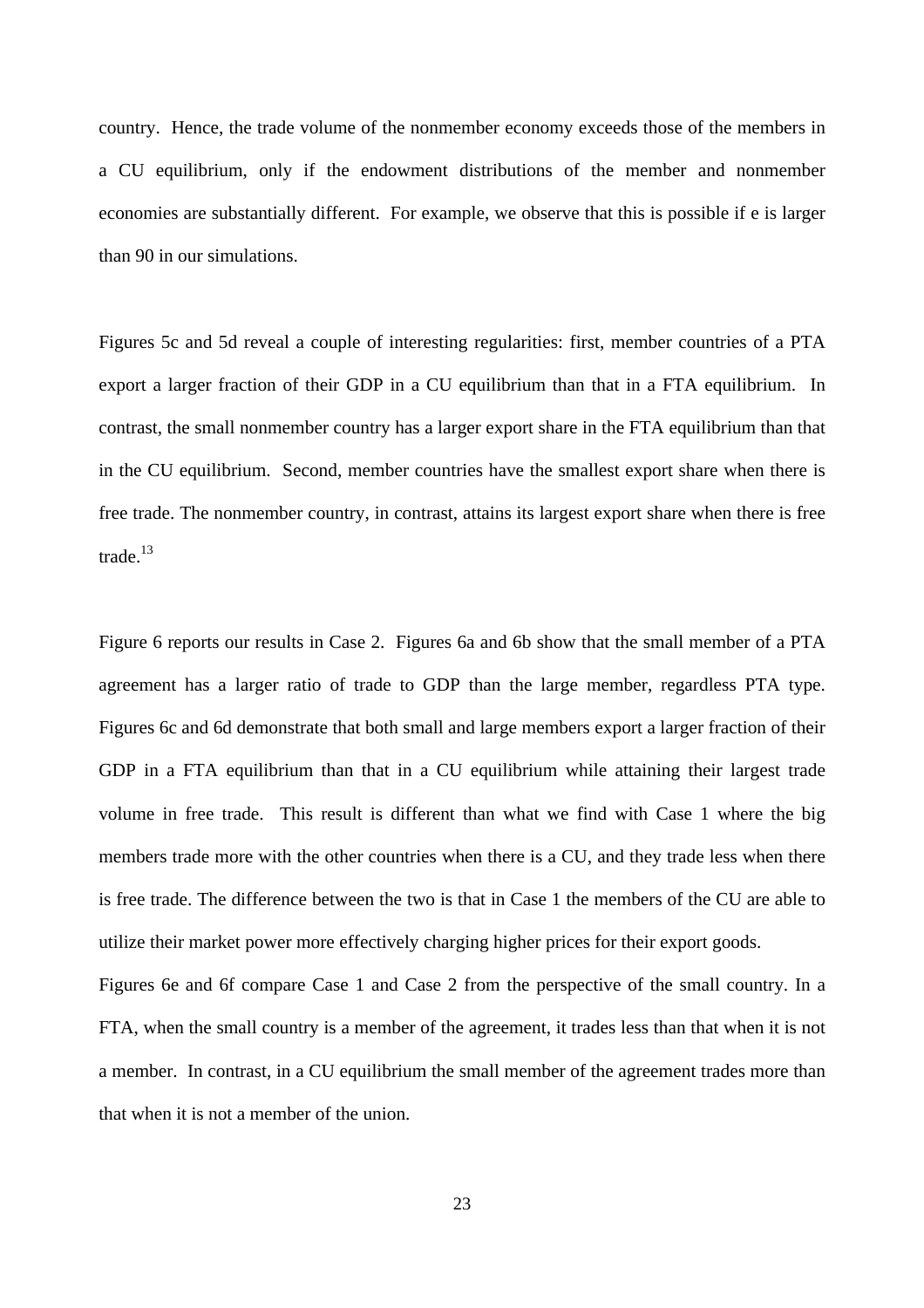#### **4.4. Welfare Implications**

 $\overline{a}$ 

We examine the welfare implications of PTAs for small countries in this section. We first study Case 1 where the small country is not a member of any PTA. Figure 7 presents our findings. As figures 7a and 7b show, attaining free trade leads to very large welfare gains for the small economy. For example, if the large member countries are endowed with 50 units of export good, consumers in the small country are able to increase their consumption by approximately 9 (65) percent compared to the FTA (CU) situation. This result shows one sense in which the cost to the small country of being an "innocent bystander" is very large. Given that the small country is left out of a PTA it has a strong incentive to see that free trade is adopted.

Figure 7d suggests that while the innocent bystander problem can be very severe for small economies that are not able to participate in a PTA, the severity of the problem gets worse as the relative size of the bystander gets smaller. When the two big countries, each of which has an export good endowment of 20 (100) units, establish a CU arrangement, the small country can face up to a loss of roughly 50 (75) percent of consumption. If the PTA is an FTA, then the small country again has to pay a cost, but a much smaller one.

These welfare results, suggesting that welfare losses associated with a CU agreement are much larger than those of a FTA for a small nonmember economy, are in line with the following regularities we document in the previous sections. First, we observe that while the tariff rate charged by the small nonmember economy is higher than the large members of a FTA, the large members implement much higher tariff rates than the small nonmember economy in a CU. Second, moving to a FT equilibrium from a CU results in a much larger improvement in the terms of trade of the small economy than that from a FTA equilibrium. Third, we find that a

<sup>&</sup>lt;sup>13</sup> We also examine the trade between member countries of the trading bloc. A move from a FTA to a CU improves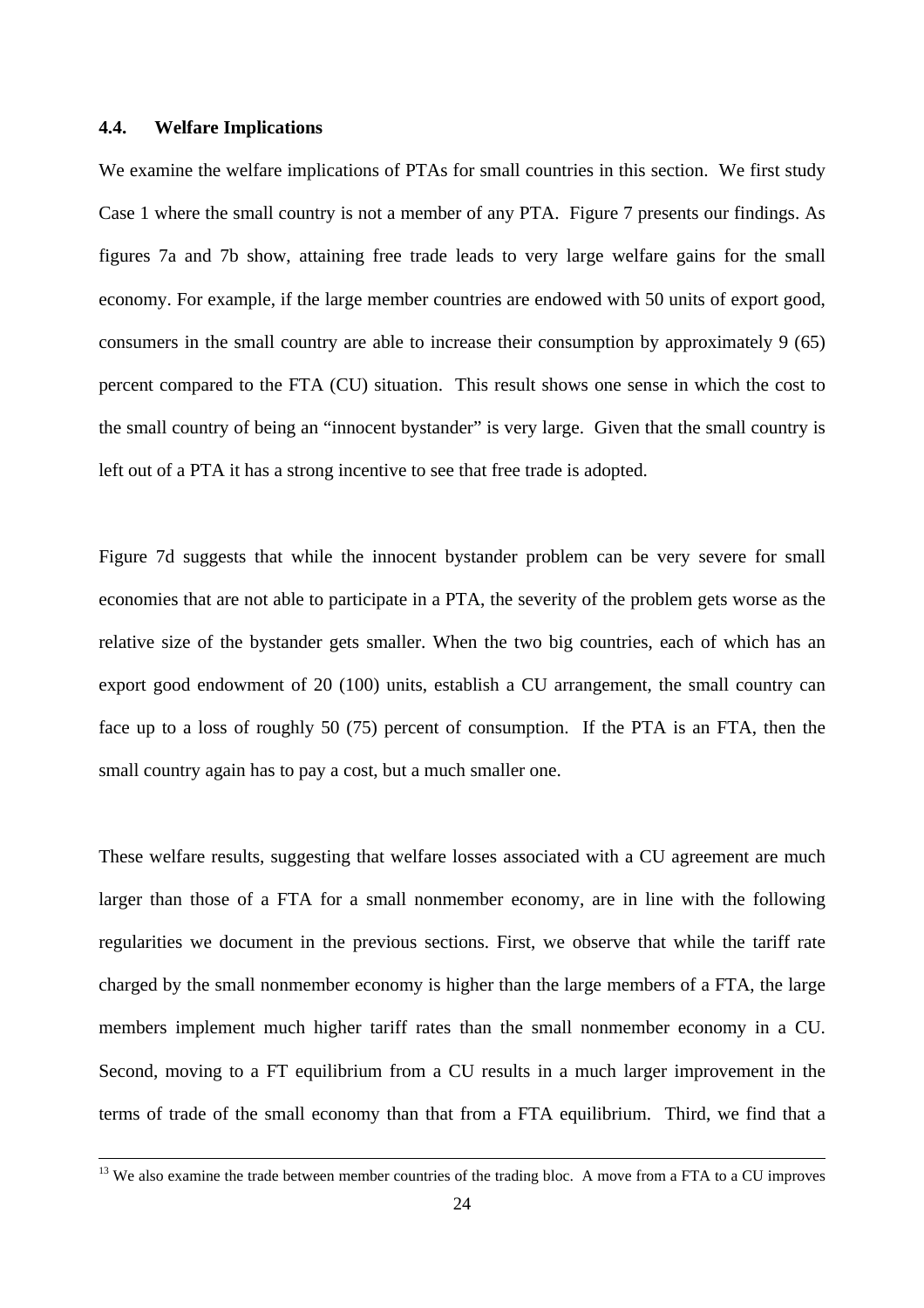small nonmember economy trades more in a FTA equilibrium than in a CU equilibrium. These three regularities are consistent with our welfare calculations providing an intuitive interpretation why being an innocent bystander can be very costly.

One of the stylized features of recent PTAs between small and large countries is that small countries often make concessions on other policy matters in order to have PTAs with larger countries. The results of our simulations provide a simple, yet very powerful explanation to this observation. Establishing free trade (or accepting the small country to the trading bloc) results in lower consumption in the member countries (see figure 7c). For example e is equal to 0.8, having free trade with the small nonmember economy induces roughly 3.5 (0.5) percent decrease in the consumption of the large members of a CU (FTA). Hence, the small nonmember country might have to offer something to become a member of the large trading bloc. The size of these payments depends on the type of the PTA between the big countries. If the agreement takes the form of a CU, the small country might have to make larger concessions to become a member.

How large are these concessions or transfer payments? To answer this question, we provide the following rough calculation. Assume that the payment from the small country to big countries should be at least as large as the lost tariff revenue of the big countries resulting from moving to free trade.<sup>14</sup> In our example when the size of the PTA is roughly 11 times larger than the small country, i.e. when the big countries are endowed with 8 units of export good, the lost tariff revenue of the CU is approximately equal to 7.3 percent of the small country's endowment. This means that the small country has to transfer at least 7.3 percent of its national product to the big countries to participate in the customs union. Surprisingly, the result of this simple calculation is consistent with that of Perroni and Whalley (1996) who also discuss the possibility that small

 $\overline{a}$ 

the terms of trade of the member countries and increases the intra-bloc trade.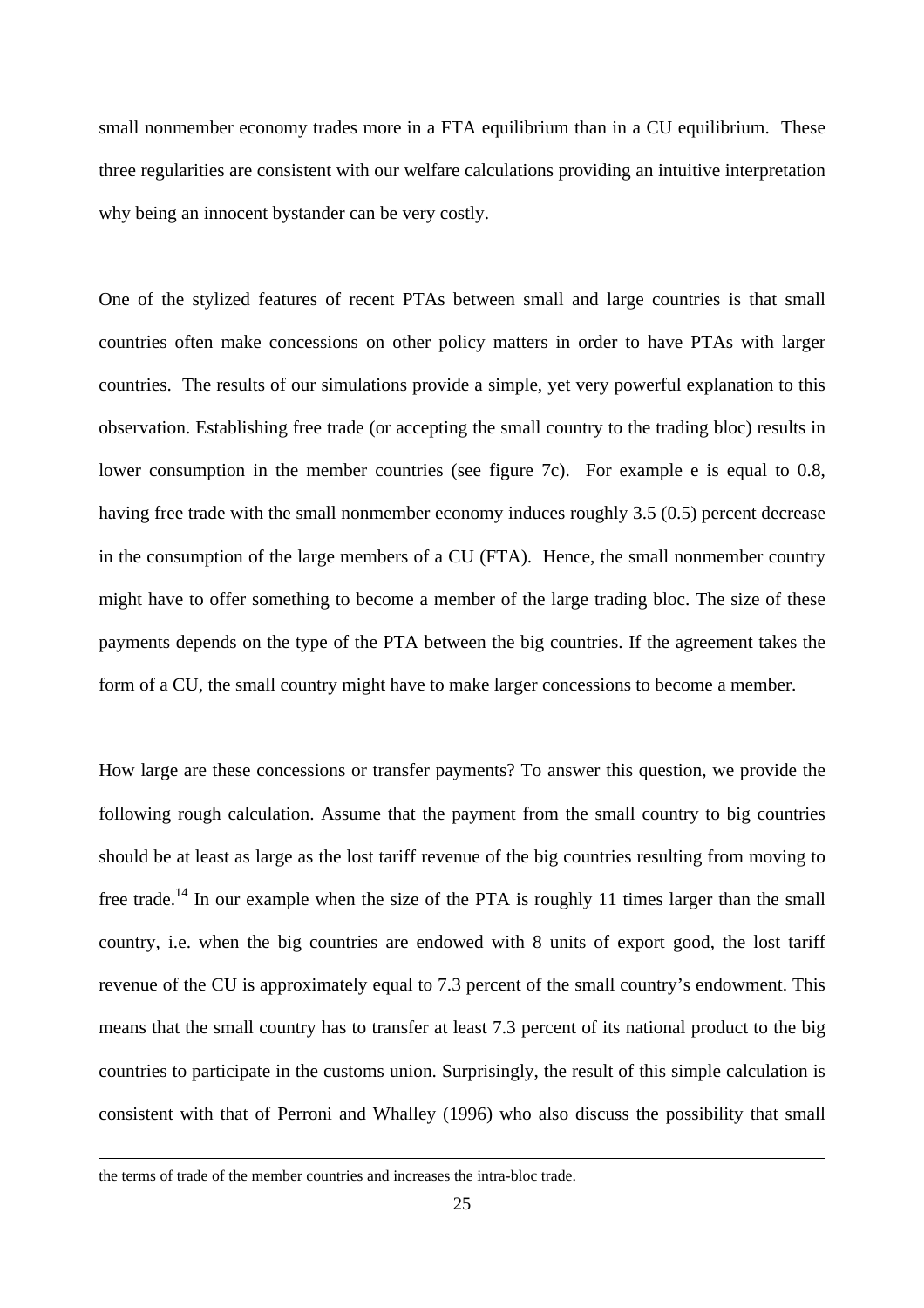countries might have to make side payments to participate in trading arrangements.<sup>15</sup> Their findings indicate that the PTA between Canada and the U.S. would not be signed if Canada did not make some transfer payments to the U.S. since the agreement resulted in large welfare gains for Canada, but the U.S. gave up its retaliatory power against Canada. Employing a cooperative solution concept they calculate the size of these size payments which support Pareto improvements for both economies. In particular, the outcome of their study suggests that depending on the coefficient of relative risk aversion and subjective probability of a potential trade war, the size of transfer payments, made by Canada to the U.S., ranges from 0.64 percent to 13 percent of Canada's GDP.

Figure 8 displays our results about Case 2 where the small country signs a PTA with one of the large countries and the other large country is a nonmember in the model. Figures 8a and 8b show an interesting difference between the welfare implications of Case 1 and Case 2. The small nonmember economy gains and the large member economies lose when there is free trade in Case 1. In Case 2, both small and large members of a PTA gain when there is free trade. Moreover, for the large nonmember economy, having free trade induces welfare losses for most of the endowment space we consider. To illustrate the magnitude of the welfare changes consider the case where e is equal to 50. If the agreement is a FTA, moving to free trade increases the consumption by almost 30 (40) percent in the small (large) member country, while reducing the consumption roughly 10 percent in the nonmember economy (see figure 8a.) Why does the large nonmember economy face welfare losses in Case 2? This can be explained with the two regularities we document in the previous sections: first, the large nonmember economy charges higher tariff rates than the member economies in both FTA and CU equilibria. Second,

 $\overline{a}$ 

 $14$  See Kowalczyk (1999) for a similar argument about the transfer payments.

<sup>&</sup>lt;sup>15</sup> Kowalczyk and Sjostrom also find that small countries which get large welfare gains from PTAs highly likely to pay international side payments to big countries which get relatively much smaller gains from these agreements.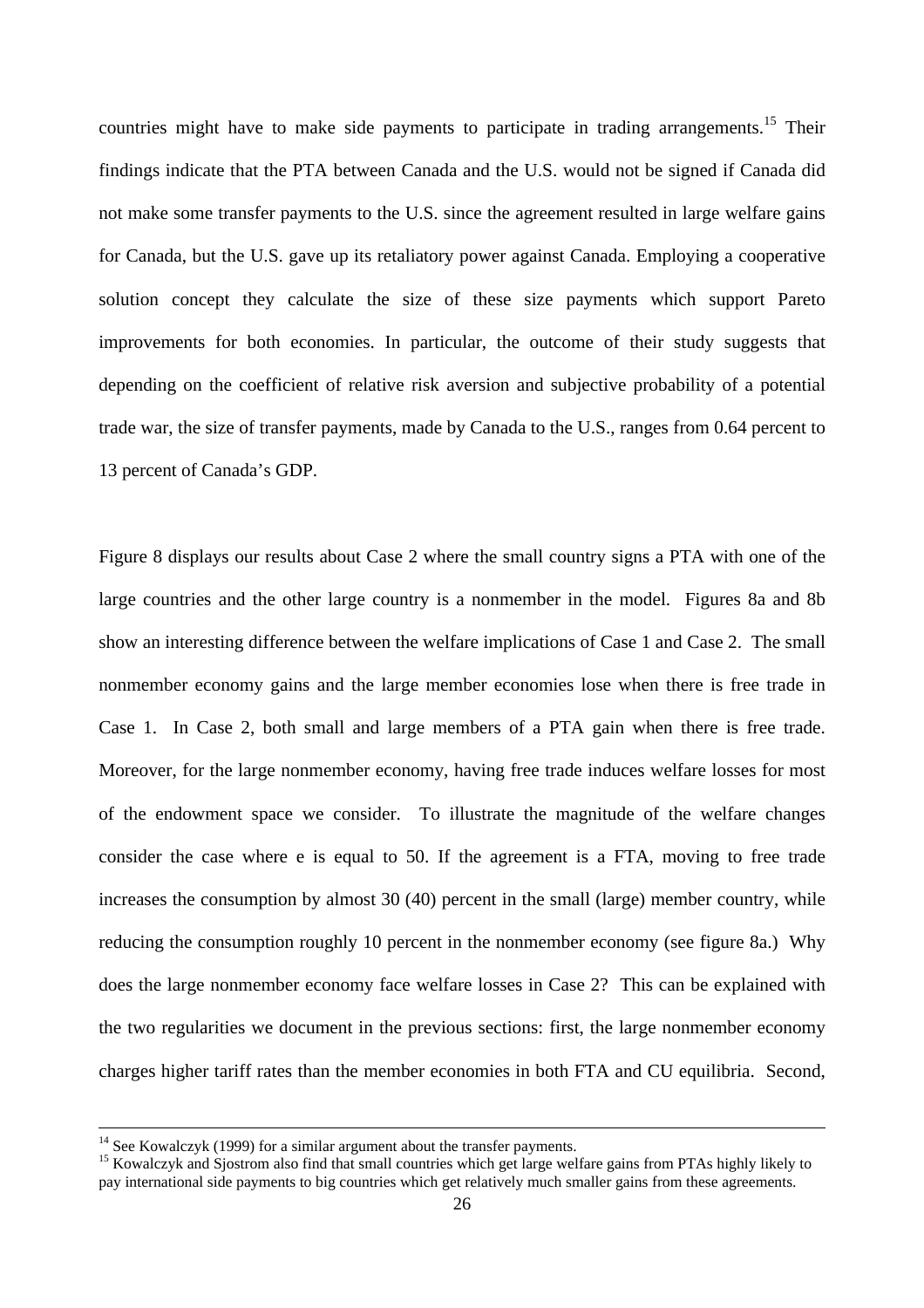moving to FT deteriorates the terms of trade of the large nonmember economy in both FTA and CU equilibria. In other words, the nonmember does well in both the FTA and CU equilibria. The intuition for this is that the large member country is constrained by its' small country partner in either PTA equilibrium by being forced to have free trade with its' partner country.

Figures 8c and 8d suggest that for the small (large) member country, moving from a CU (FTA) equilibrium to free trade induces larger welfare gains than that of FTA (CU). In this sense, the big member country would prefer a CU to a FTA with the small country. The small country's preference is the opposite. This result is also in line with our finding in Case 1 that the small nonmember country gets larger gains by moving from a CU equilibrium to free trade than that from a FTA equilibrium to free trade.

Figure 8e indicates that when e is relatively small, i.e. the endowment distribution of the large country is more even, then the large nonmember economy gets some welfare gains by having free trade with other countries. In the case of CU, for all values of e less than 15, all countries would benefit from a move to free trade. For higher values the big nonmember country's welfare will fall. Thus, as the endowment distribution becomes more polarized, the welfare losses associated with the nonmember economy's participation in free trade gets larger. These results are also consistent with our findings regarding price changes.

We also consider some experiments involving the changes in the small country's welfare as it moves from an equilibrium in Case 1 to an equilibrium in Case 2. To be more specific, suppose the small economy is initially an innocent bystander (Case 1), then it signs a PTA with one of the large countries (Case 2). Figure 9 reports our findings. Figure 9a (9b) shows the welfare changes when the small country becomes a member of the FTA (CU). These two figures suggest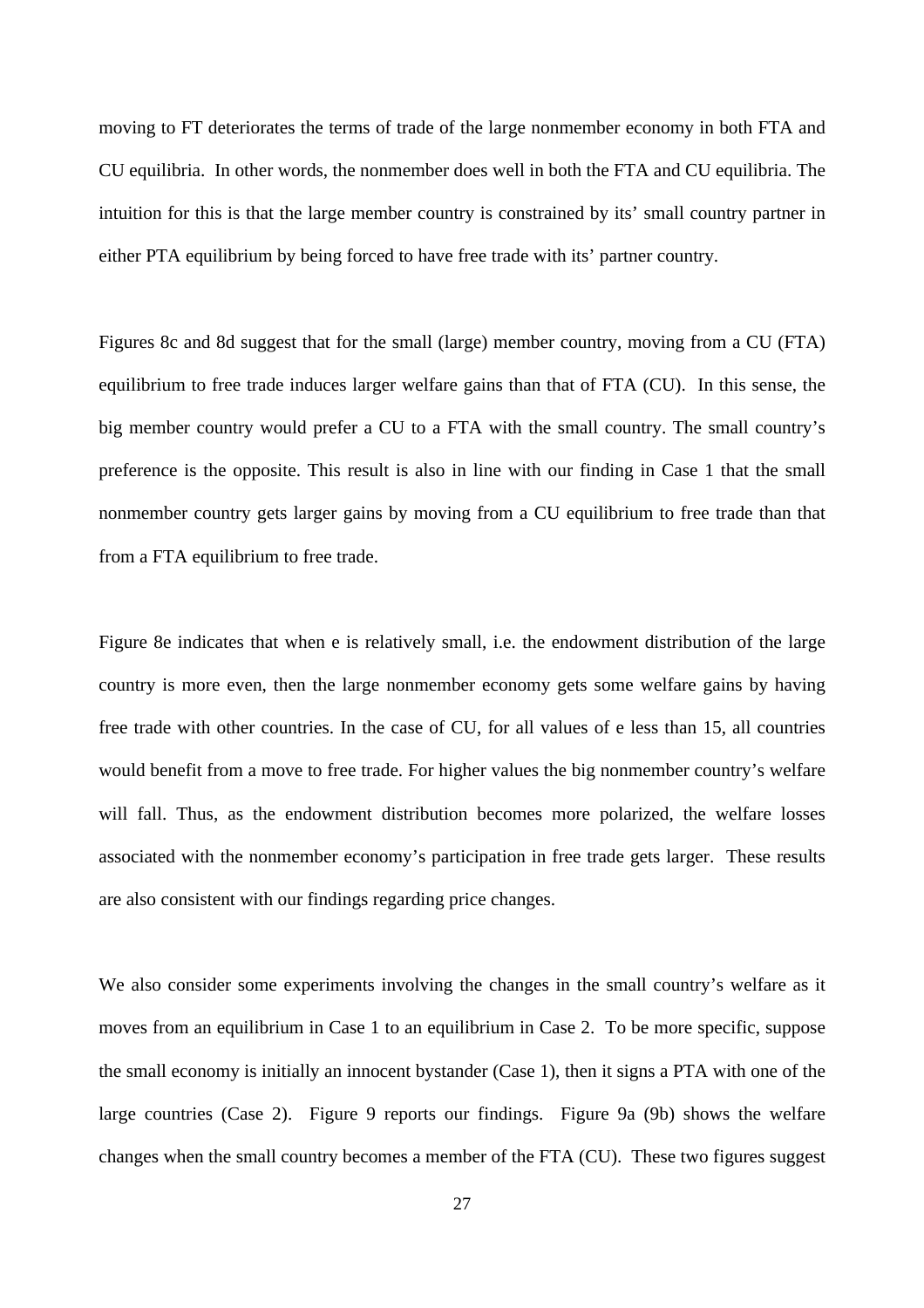that if the small country signs a PTA with one of the large countries, while it gets some significant welfare gains with a CU agreement, its welfare goes down in a FTA for most of the endowment space. As the relative size of the large countries increases, the gain (loss) associated with a CU (FTA) agreement gets larger for the small country. For example, signing a FTA agreement with one of the large countries, decreases the consumption of the small country by 20 percent when the export good endowment of the large country is equal to 40. Comparing tariff rates charged by the nonmember economies provides the intuitive argument driving this result: the small nonmember economy imposes a higher tariff rate than the members of the FTA in Case 1. In Case 2, the small member economy charges a lower tariff rate than the large nonmember economy.

These two figures also indicate that having free trade with the two large countries is always beneficial for the small country. The type of the PTA significantly affects the size of welfare gains of the small country in our model. If the agreement is a FTA (CU), establishing free trade with the large countries increases the welfare of the small country by roughly 10 (190) percent when the export good endowment is equal to 50.

Figures 9c and 9d provide the results of our simulations in which we consider the welfare changes when a small nonmember economy in a FTA (CU) equilibrium signs a CU (FTA) agreement with one of the large countries. It is beneficial for the small country to become a member of the FTA instead of being an innocent bystander in a CU equilibrium (see Figure 9c). Figures 9a and 9c together show that for the small country membership in a FTA is attractive when compared with being an innocent bystander in a CU equilibrium, but is quite unattractive if it is initially an innocent bystander in a FTA equilibrium.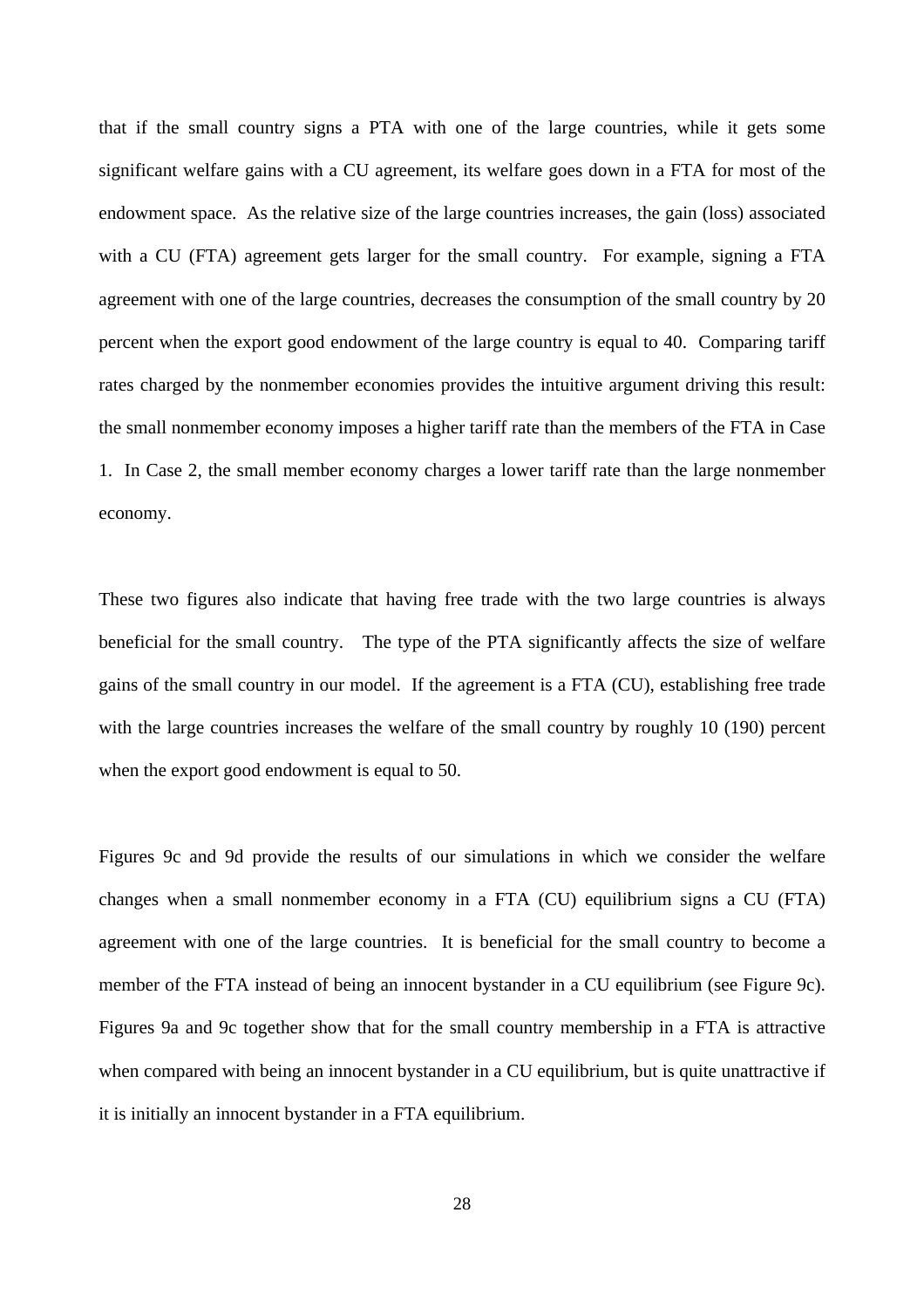Figure 9d shows that if a small nonmember country in a FTA equilibrium becomes a member of a CU agreement, this induces welfare losses in the small country. The basic intuition for this result comes from our previous results on tariff rates in Case 1 and Case 2. As a nonmember in a FTA equilibrium the tariff rate charged by the small country is higher than that charged by the large member countries. In a CU equilibrium in Case 2, the small member economy levies a tariff that is lower than that implemented by the large nonmember country. This shows that for the small country being an "innocent bystander" is bad if the big countries form a CU, but is a good thing if they form and FTA.

#### **5. Conclusion**

We have used a pure exchange, general equilibrium model to investigate how small countries are affected by PTAs. While we find that being an "innocent bystander" can potentially be very costly for the small country, there are a number of caveats to this conclusion. The most important caveat is that the type of PTA formed by the larger countries is crucial. If the small country is left out of a CU the welfare losses can be extremely large, up to 70 percent of GDP in our model. However, if the large countries instead, opt for a FTA, the cost of being an innocent bystander are much more modest, less than 10 percent of GDP. In fact, the small country does better when it is an innocent bystander to a FTA of the two large countries than it does joining one of the large countries in a FTA. If the large countries form a CU, then the small country is much better off to form a CU with one of the large countries. In all cases, the small country does best at global free trade. If PTAs take the form of FTAs then the small country would chose to be an "innocent bystander." When PTAs take the form of CUs the small country would be willing to pay to join in a CU with one of the large countries rather than be an "innocent bystander."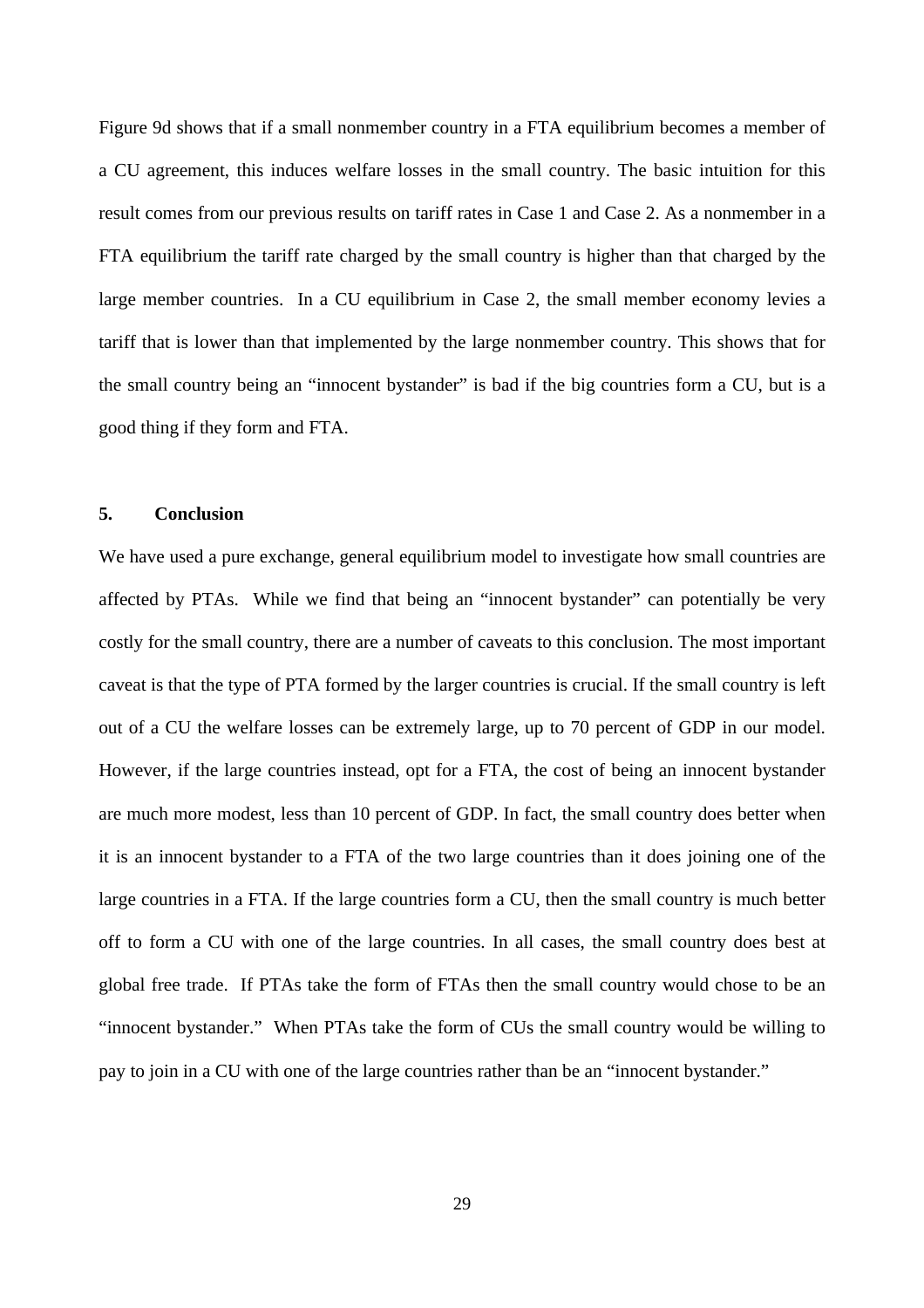#### **References**

Bond, E., and C. Syropoulos, 1996, The size of trading blocs: Market power and world welfare effects, Journal of International Economics, 40, 411-437.

Cole, H.L., and M. Obstfeld, 1991, Commodity trade and International risk sharing: How much do Financial Markets Matter?, Journal of Monetary Economics 28,3-24.

De Melo, J., and A. Panagariya, 1993, New dimensions in regional integration, Cambridge University Press.

Ethier, F., 1996, Regionalism in a multilateral world, mimeo, University of Pennsylvania.

Haveman, J., 1996, Some welfare effects of sequential customs union formation, Canadian Journal of Economics 29, 941-958.

Kennan, J., and R. Riezman, 1988, Do big countries win tariff wars?, International Economic Review 29, 81-85.

Kennan, J., and R. Riezman, 1990, Optimal tariff equilibria with customs unions, Canadian Journal of Economics 90, 70-83.

Kose, M. A., and R. Riezman, 1999, Understanding the welfare implications of preferential trade agreements, forthcoming, Review of International Economics.

Kowalczyk, C, 1999, Welfare and customs unions, forthcoming, International Economic Review.

Kowalczyk, C. and T. Sjostrom, 1994, Bringing GATT into the core, Economica, 61, 301-317.

Krugman, P., 1991a, The move toward free trade zones, in Policy Implications of Trade and Currency Zones. A symposium sponsored by the Federal Reserve Bank of Kansas City.

Krugman, P., 1991b, Is bilateralism bad?, in E. Helpman and A. Razin, eds., International Trade and Trade Policy, Cambridge, MIT Press

Lucas, R.E., 1987, Models of Business Cycles, Oxford, Blackwell

Perroni, C. and J. Whalley, 1996, The new regionalism: trade liberalization or insurance?, mimeo, University of Western Ontario.

Perroni, C. and J. Whalley, 1996, How severe is global retaliation risk under increasing regionalism?, American Economic Review 86, 57-61.

Richardson, M., 1993, Endogenous protection and trade diversion, Journal of International Economics 34, 309-324.

Riezman, R., 1985, Customs unions and the core, Journal of International Economics 19, 355- 365.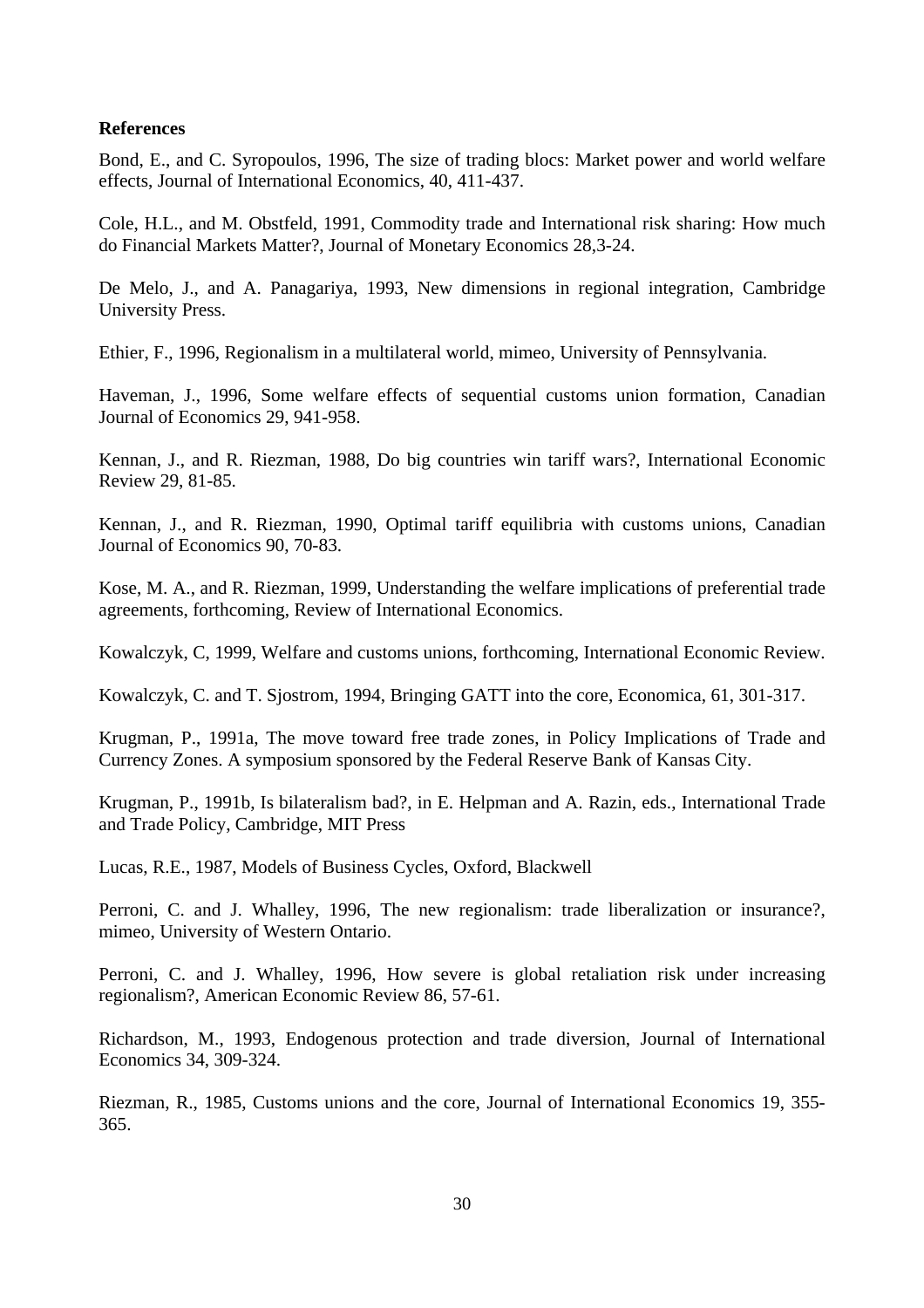Riezman, R., 1999, Can bilateral trade agreements help induce free trade?, Canadian Journal of Economics 32, 751-756.

Syropoulos, C., 1999, Customs unions and comparative advantage, Oxford Economic Papers 51:2, 239-266.

Whalley, J., 1998, Why do countries seek regional trade agreements?, in J. A. Frenkel (ed.), The Regionalization of the World Economy, The University of Chicago Press, 63-91.

Winters, L. A., 1993, Expanding E.C. membership and association accords: recent experience and future prospects, in K. Anderson, and R. Blackhurst (eds.), Regional Integration in the Global Trading System, Harvester Wheatsheaf, 104-125.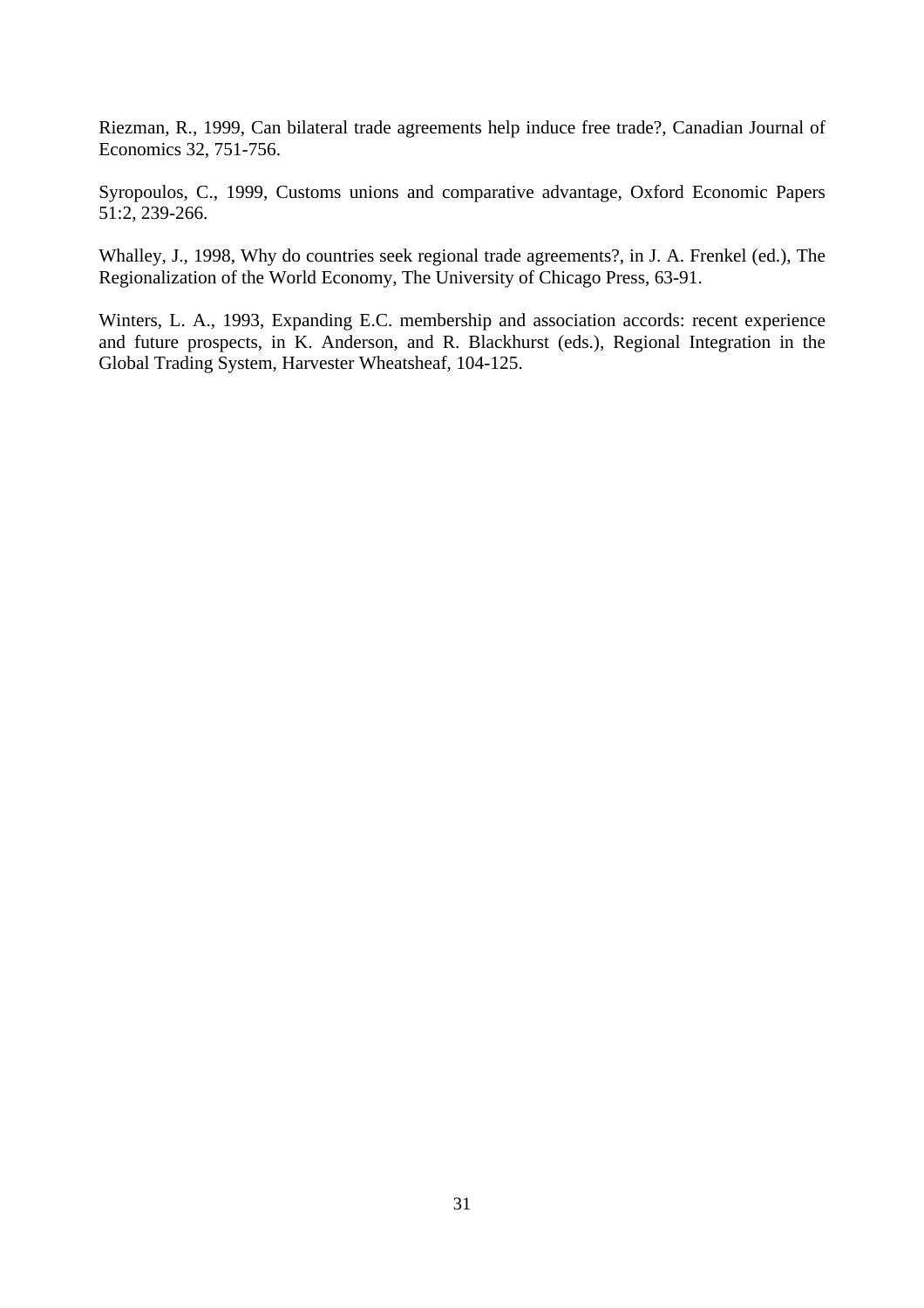#### **Figure 1. Tariff Rates (Case 1)**



e is the export good endowment of the big country. On the vertical axis, tariff rates, divided by 100, are reported. CU refers to Customs Union and FTA refers to Free Trade Association. See text for details.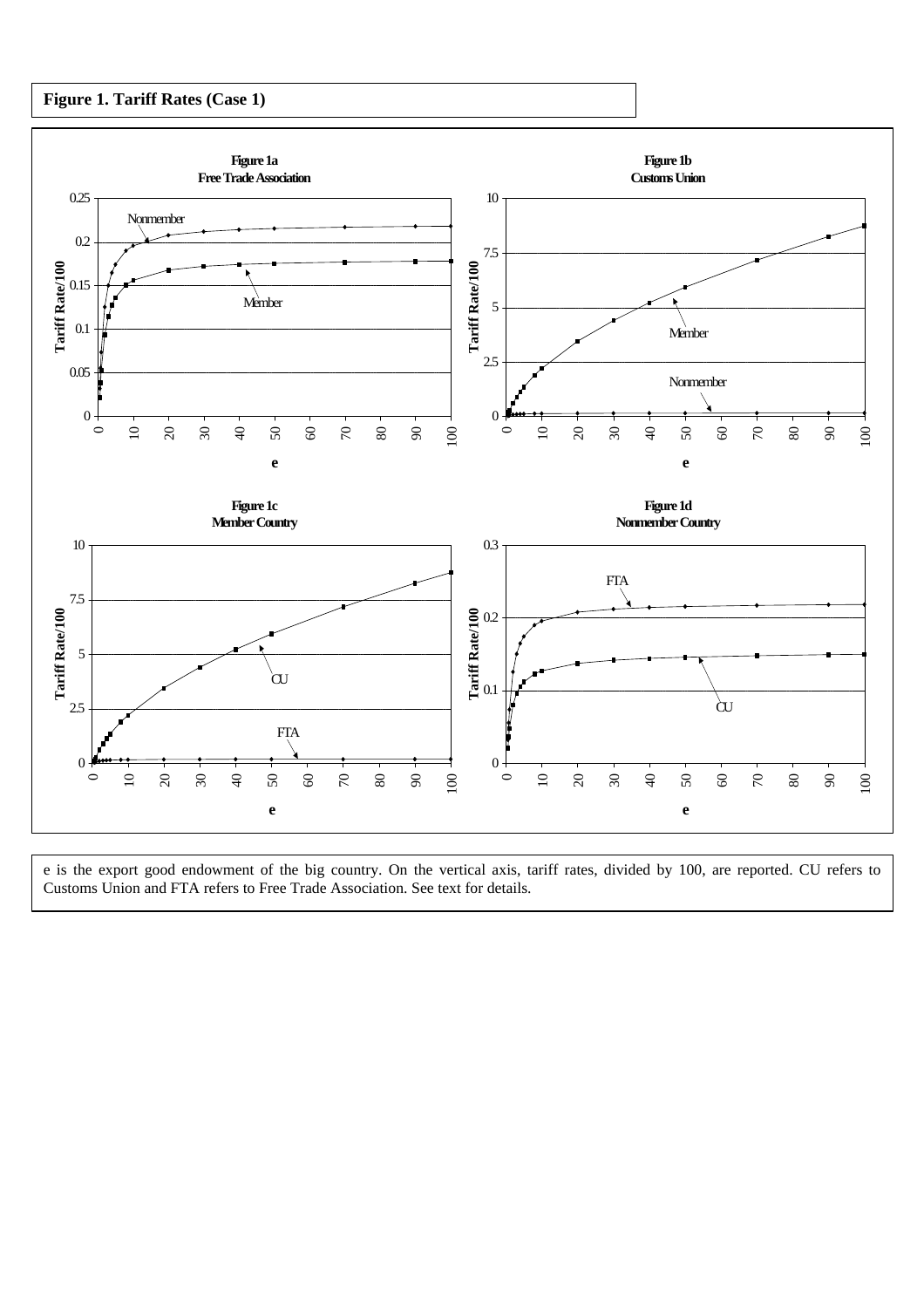



e is the export good endowment of the big country. On the vertical axis, tariff rates, divided by 100, are reported. CU refers to Customs Union and FTA refers to Free Trade Association. In Figure 2a, Big (Small) refers to the tariff charged by the Nonmember country to the Big (Small) member of the FTA. In Figure 2b, Big (Small) refers to the tariff charged by the Big (Small) Member of the FTA to the Nonmember country. In Figure 2c, Big (Small) refers to the tariff charged by the Nonmember country to the Big (Small) member of the CU. In figure 2c, Member refers to the tariff charged by the CU. In Figure 2d, CU and FTA refers to the tariffs charged by the small country in CU (FTA). In Figure 2e (2f), Small member (Small Nonmember) refers to the tariff rates charged by the small country when it is a member/nonmember of a CU (FTA). See text for details.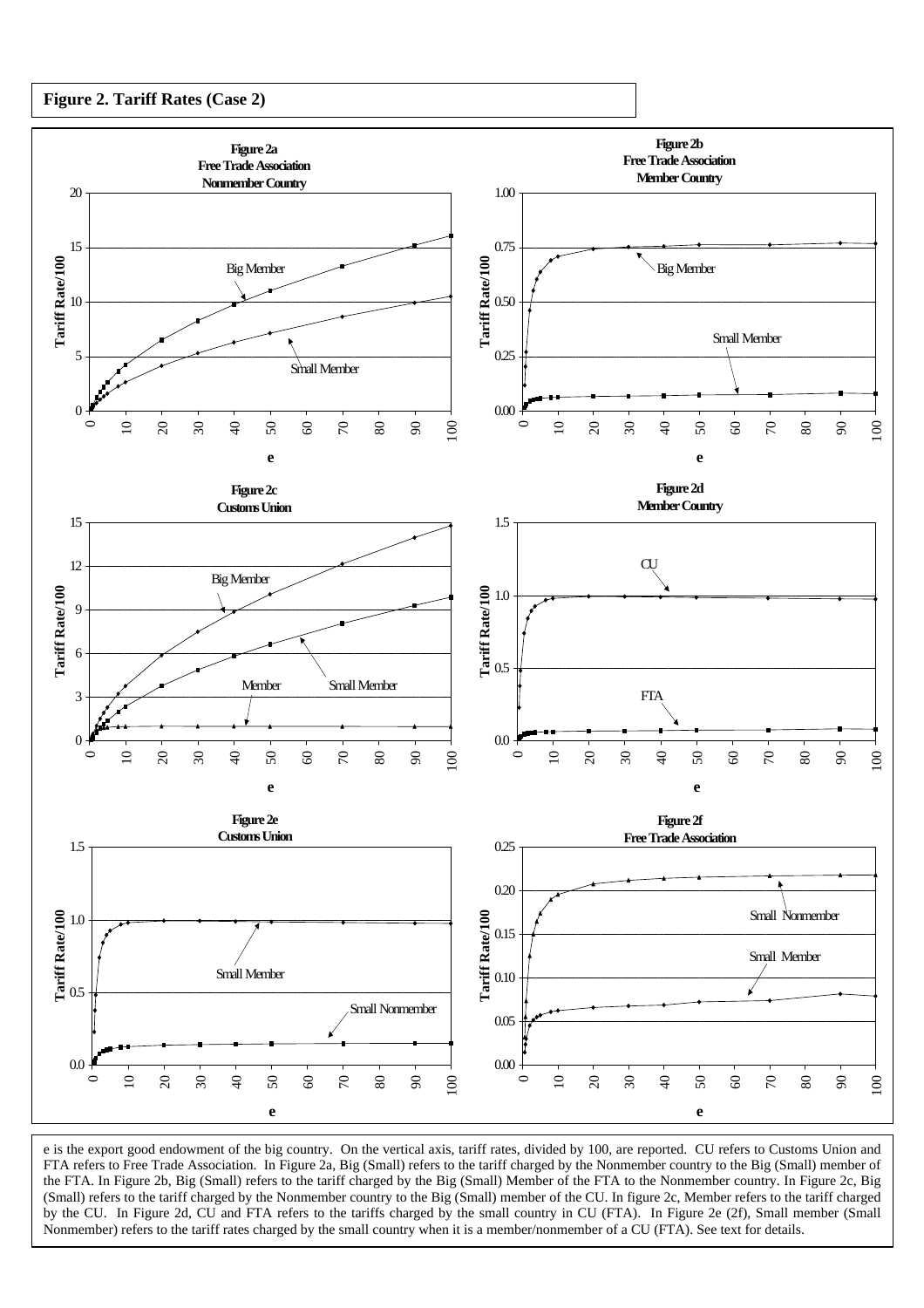



e is the export good endowment of the big country. CU refers to Customs Union and FTA refers to Free Trade Association. On the vertical axis, change in prices or terms of trade are reported. For example, in figure 3a, changes in terms of trade of the member country induced by a change in equilibrium from a CU or FTA to Free Trade are reported. See text for details.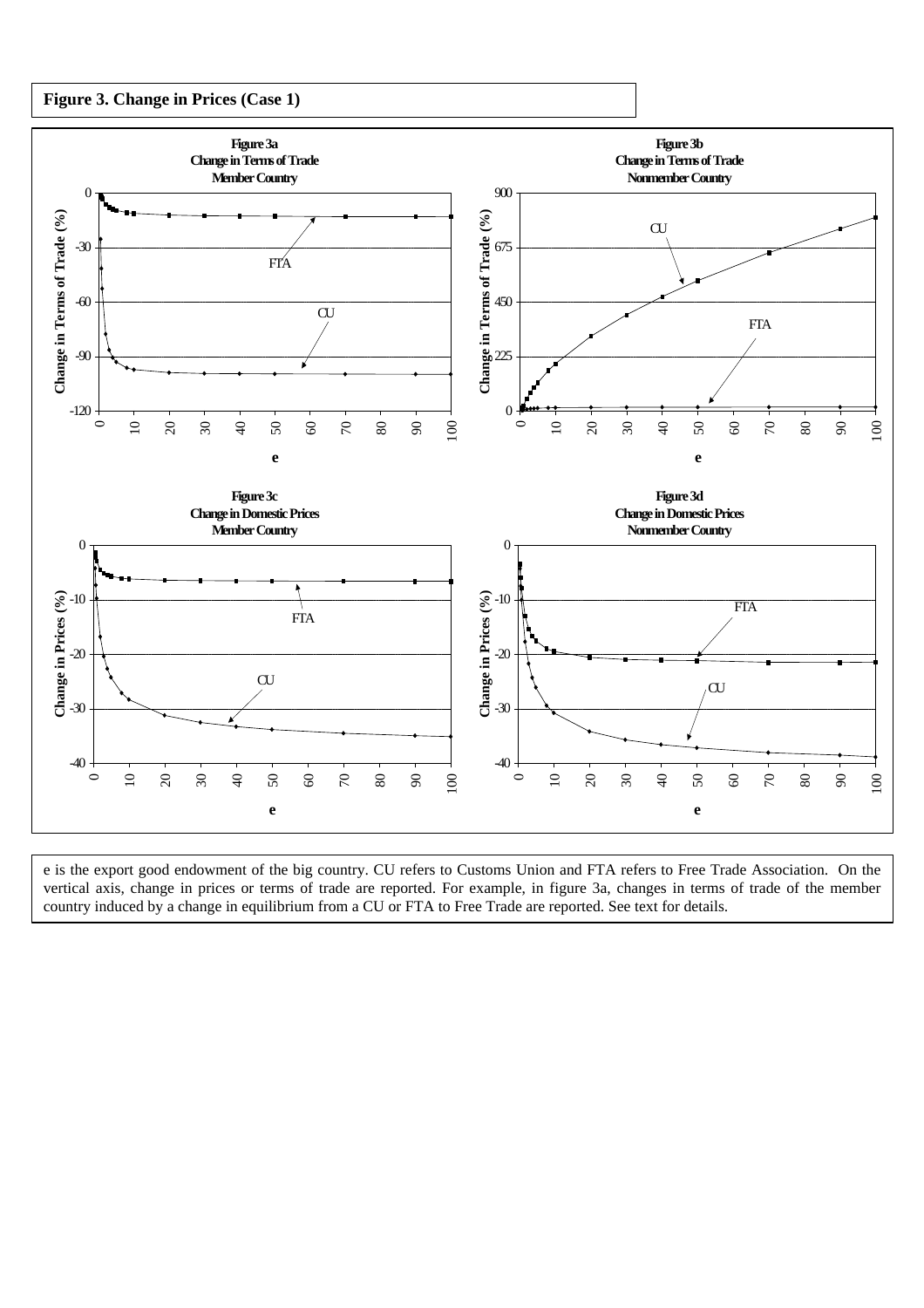



On the vertical axis, change in terms of trade is reported. For example, in figure 4a, changes in terms of trade of the member country induced by a change in equilibrium from a CU or FTA to Free Trade are reported. In Figure 4e (4f), Small member (Small Nonmember) refers to the changes in terms of trade of the small country induced by a change in equilibrium from a CU or FTA, in which the small country is a member/nonmember, to Free Trade, reported. See text for details.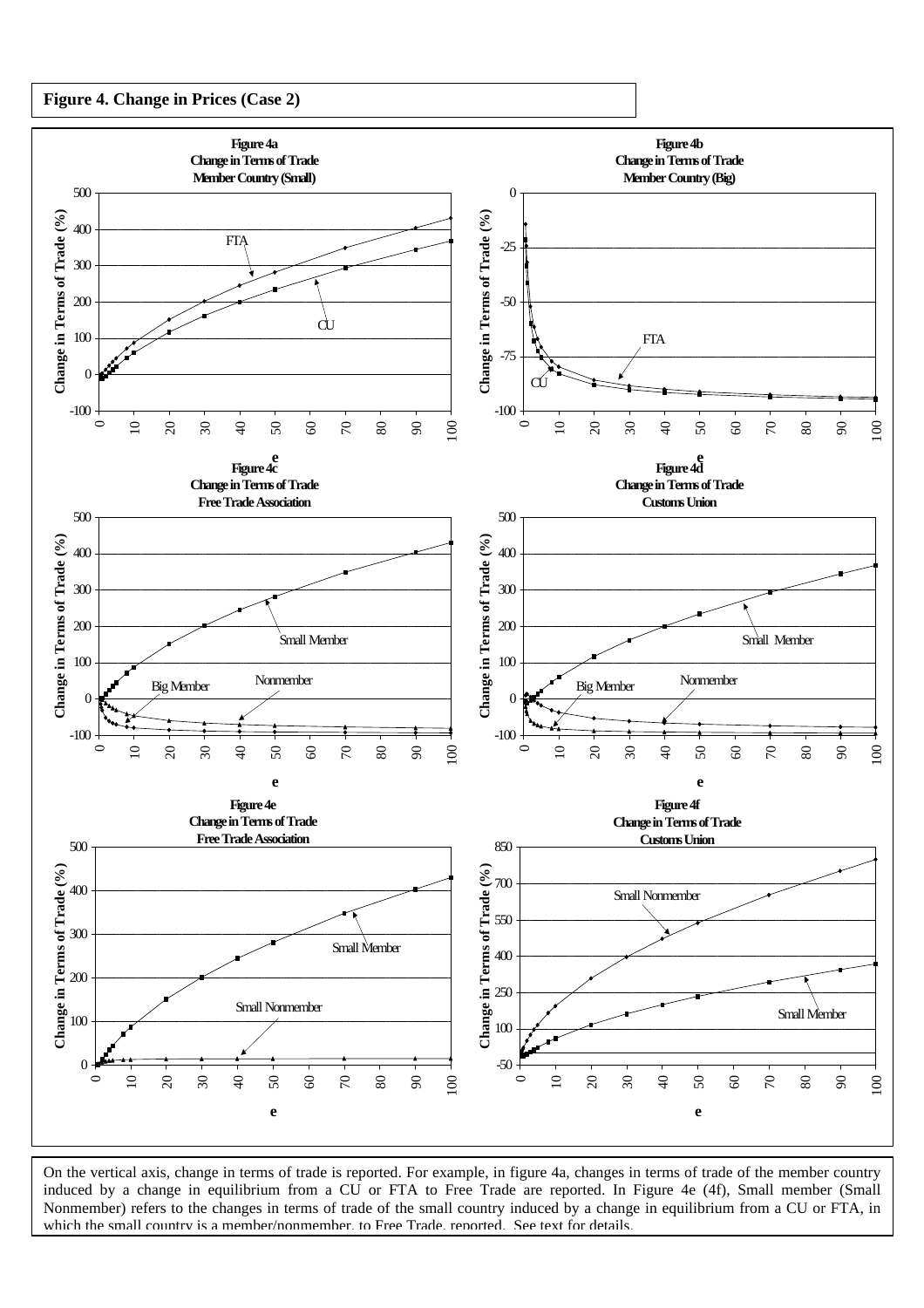



e is the export good endowment of the big country. Export-GDP ratio in percentage terms is reported on the vertical axis. CU (FTA) refers to Customs Union (Free Trade Association), and FT refers to Free Trade. See text for details.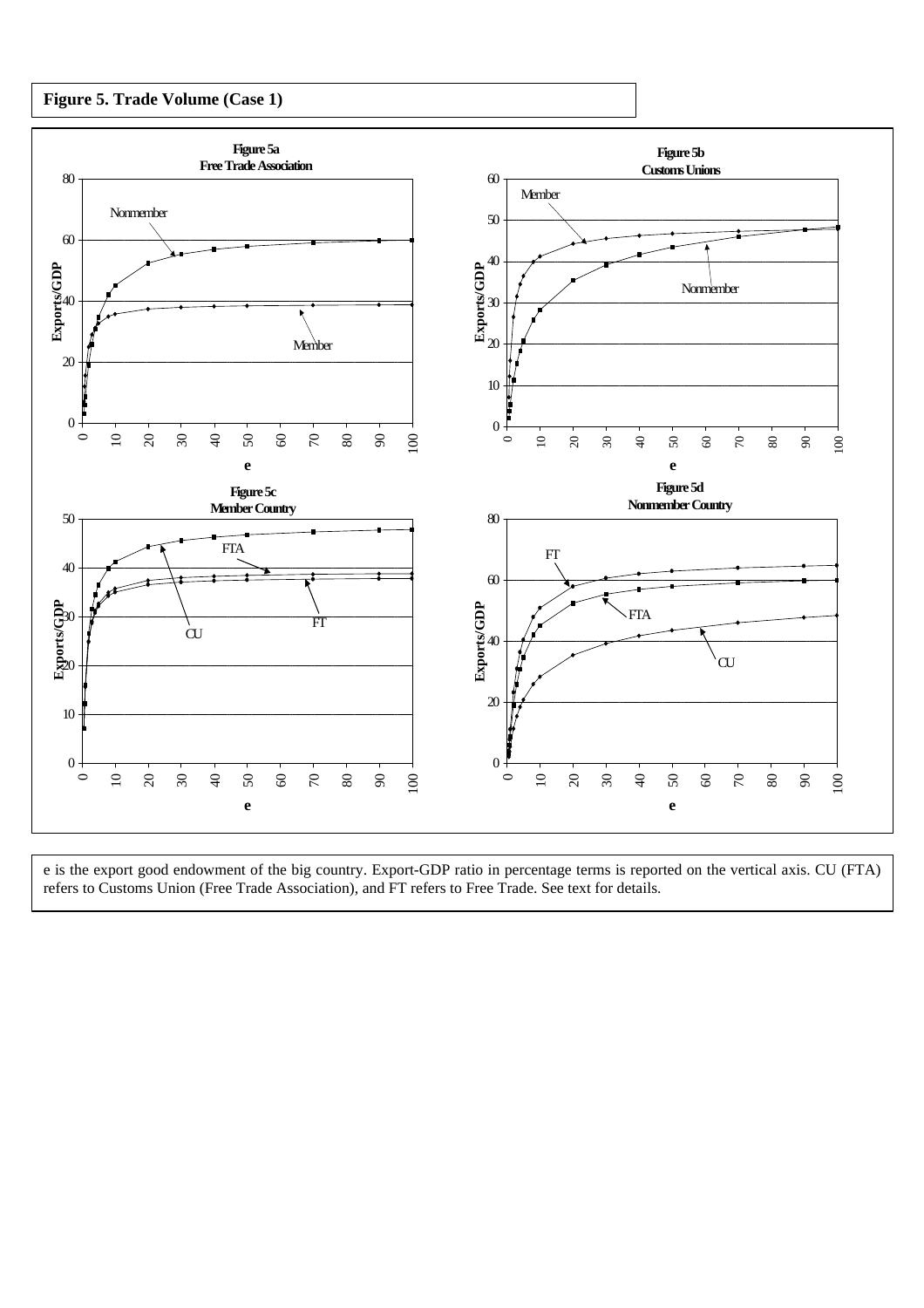



e is the export good endowment of the big country. Export-GDP ratio in percentage terms is reported on the vertical axis. CU (FTA) refers to Customs Union (Free Trade Association), and FT refers to Free Trade. In Figure 6e (6f), Small Member (Small Nonmember) refers to the Export/GDP of the small country when it is a member/nonmember of an FTA (CU). See text for details.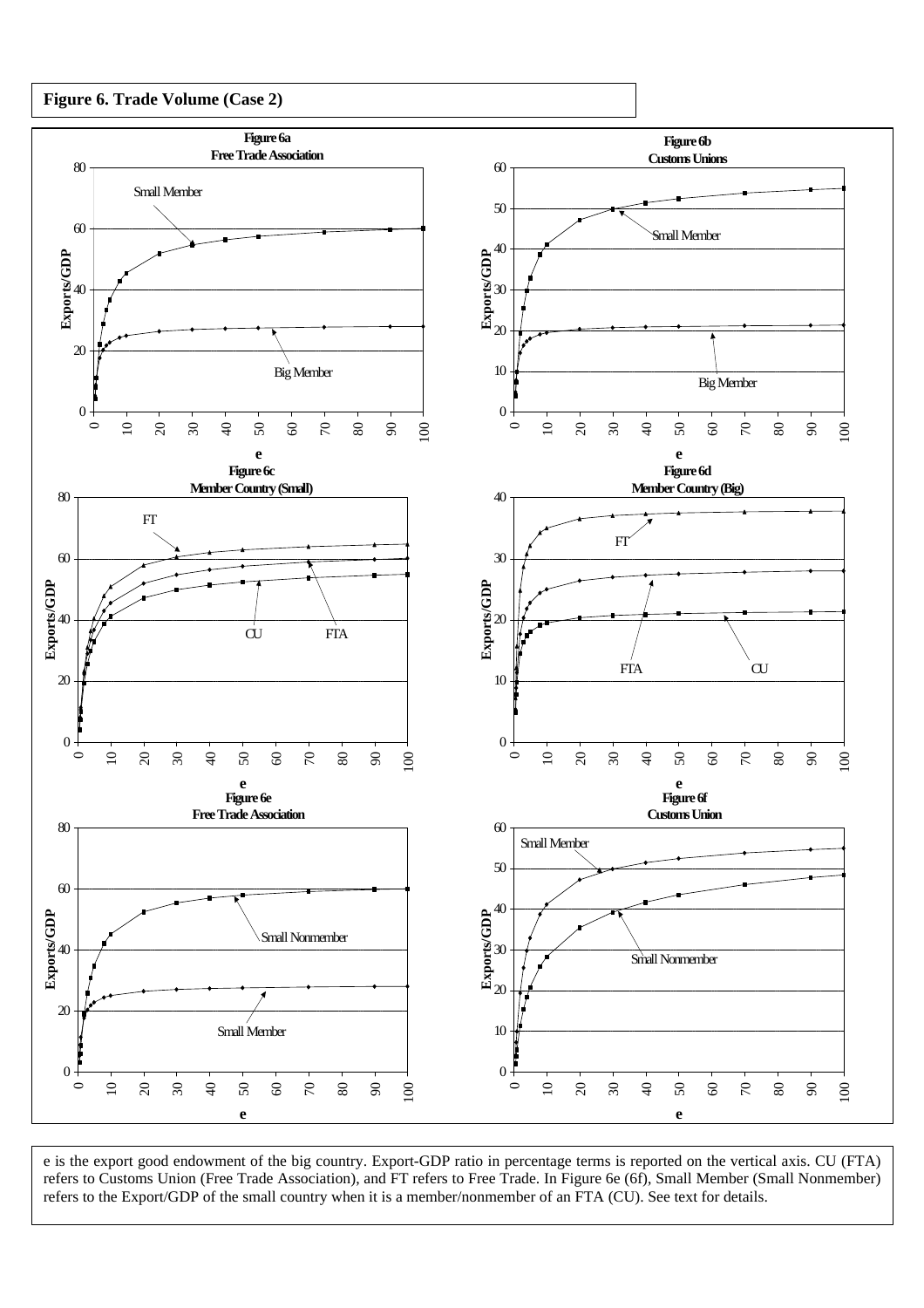#### **Figure 7. Welfare Gain (Case 1)**



e is the export good endowment of the large country. CU (FTA) refers to Customs Union (Free Trade Association). On the vertical axis, welfare cost (in percent) associated with preferential trade agreements are reported. For example, in Figure 7a, welfare cost for a member/nonmember country induced by a change in equilibrium from a CU or FTA to Free Trade is reported. See text for details.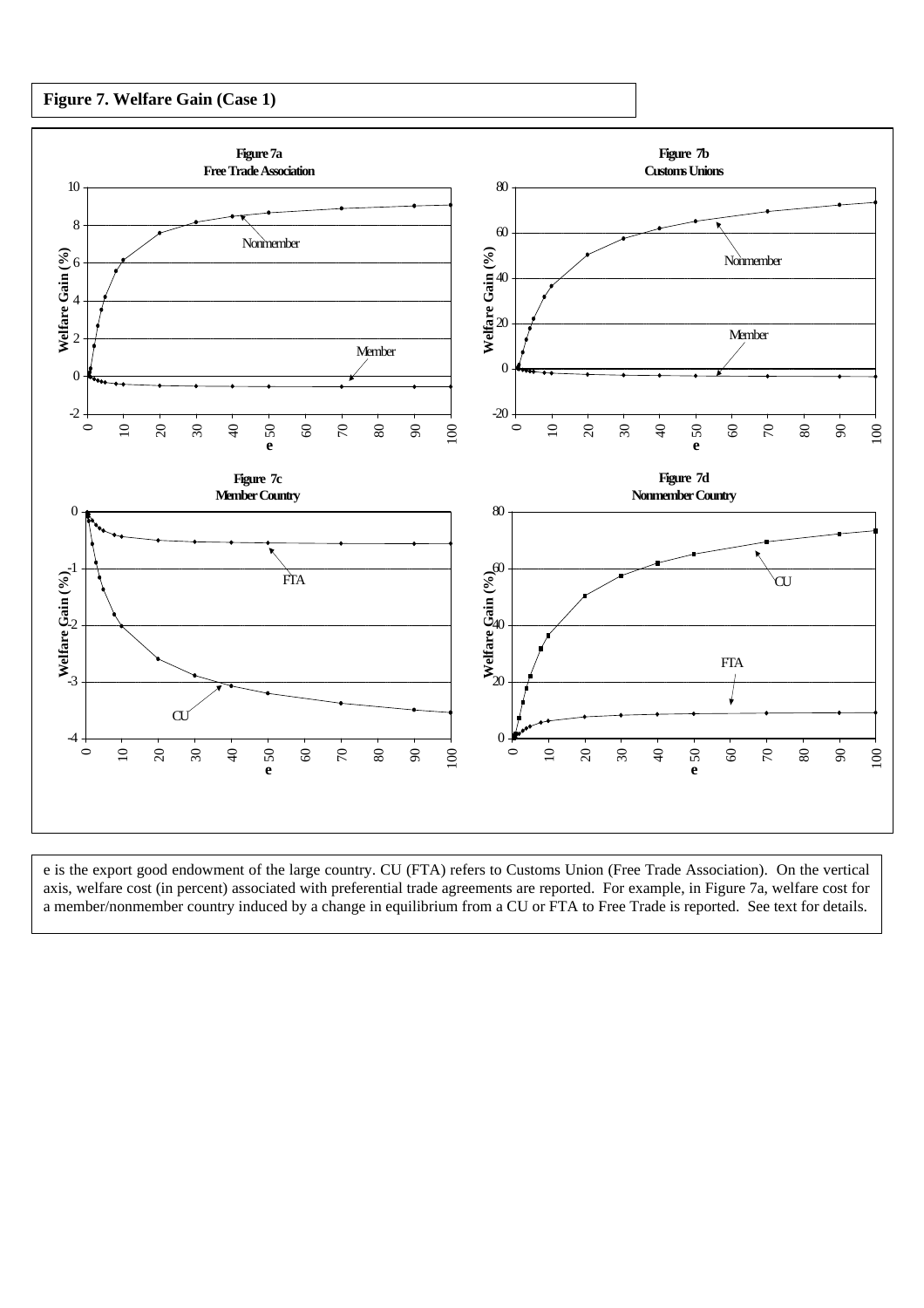#### **Figure 8. Welfare Gain (Case 2)**



e is the export good endowment of the large country. CU (FTA) refers to Customs Union (Free Trade Association). Big Member (Small Member) refers to the big member (small member) of the preferential trade agreement. On the vertical axis, welfare gain (in percent) associated with preferential trade agreements are reported. For example, in Figure 8a, welfare gain for a member/nonmember country induced by a move from an FTA equilibrium to Free Trade is reported. See text for details.